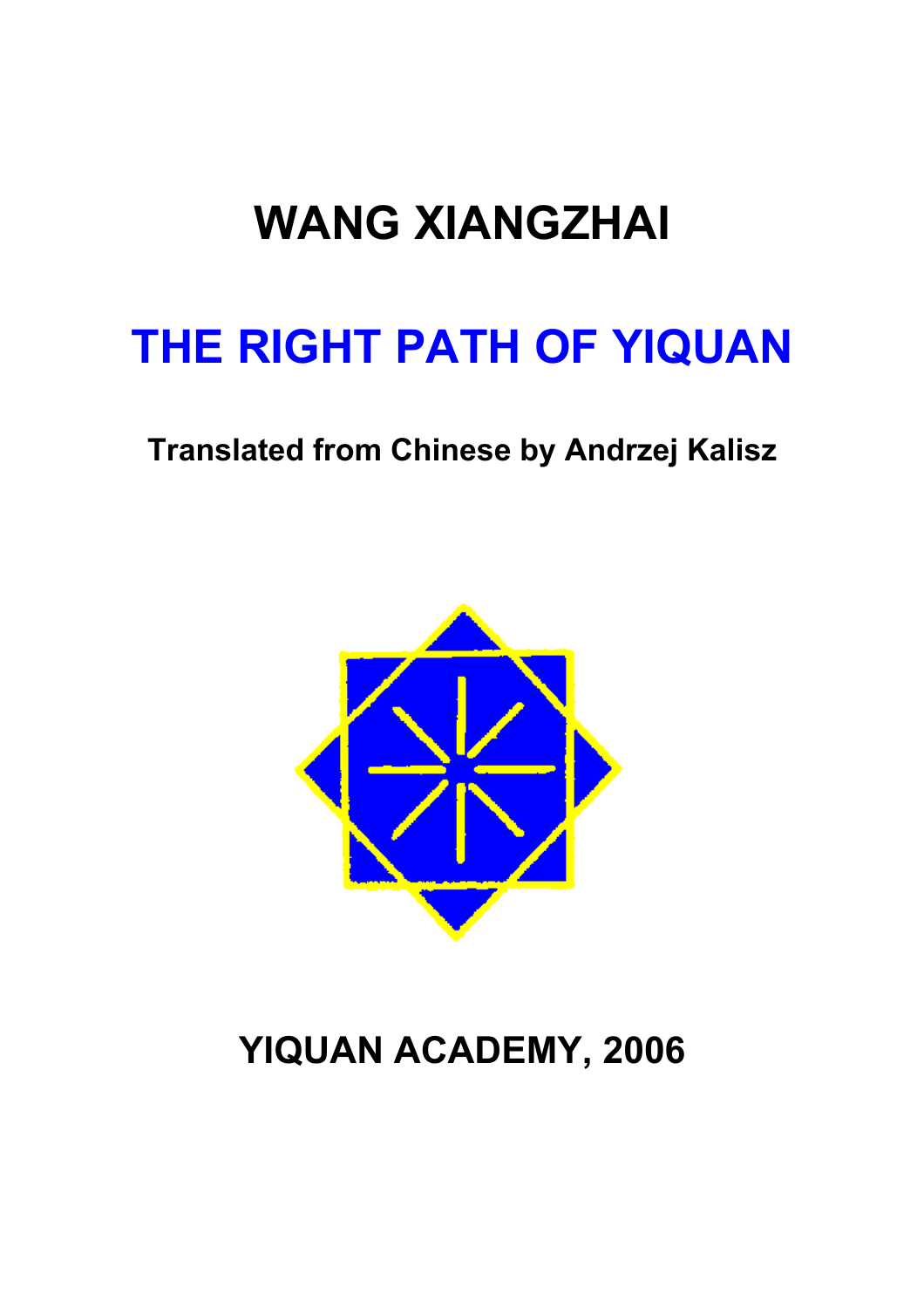#### **CONTENTS**

| <b>From translator</b>            | $-3-$  |
|-----------------------------------|--------|
| <b>Yao Zongxun's comments</b>     | $-5-$  |
| <b>Author's preface</b>           | $-7-$  |
| Changing force with zhan zhuang   | $-9-$  |
| <b>Training tendons and bones</b> | $-10-$ |
| <b>Using force</b>                | $-12-$ |
| Training qi                       | $-15-$ |
| Cultivating qi                    | $-16-$ |
| Unity of five elements            | $-18-$ |
| <b>Six harmonies</b>              | $-20-$ |
| <b>Formulas in verses</b>         | $-21-$ |
| <b>Fighting</b>                   | $-23-$ |
| <b>Dragon methods</b>             | $-26-$ |
| <b>Tiger methods</b>              | $-27-$ |
| The right path of yiquan          | $-28-$ |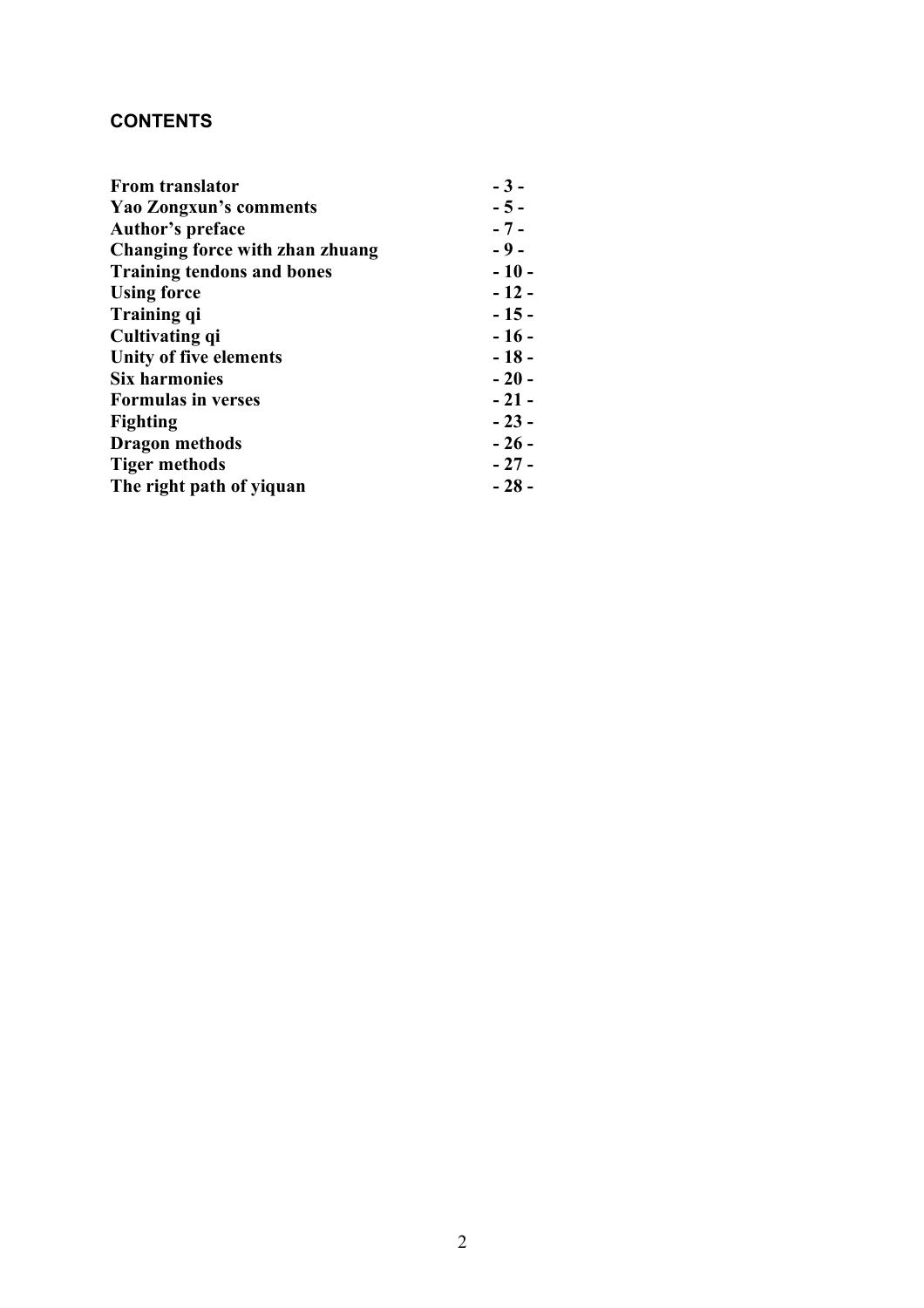#### **FROM TRANSLATOR**

*"The right path of yiquan"* is an early work of Wang Xiangzhai. He presented it to his students in 1928. In 1929 second edition with the preface which is included here was issued.

This work should not be used as a training manual, but as a reference material, which will help you to better understand how yiquan developed during last 80 years. At the time of writing "The right path of yiquan" Wang denied value of some traditional concepts, but still used many of them.

His system had been developing during next 20-30 years. Some concepts and methods described in *"The right path of yiquan"* were criticized and rejected later. Even if some methods and principles didn't change, later they were expressed in other, easier to understand ways. Wang's successor Yao Zongxun made next steps on this way.

You should realize that classical martial arts works were not written in a way that you would expect, being educated on modern scientific theories. Those were not scientific theories in the sense which is obvious for us now. We should see them rather as some very imperfect ways of expressing some practical principles and discoveries. Someone, who thanks to long practice supervised by an expert, had not experienced those principles, and had not personally made those discoveries, was not able to understand what those theories described. Logical analyzing of the theory didn't help, because such theories were more like subjective artistic image than typical scientific description.

When you are learning yiquan now, it should be based on modern yiquan methodology. This way you will practically learn the important principles which were used in traditional Chinese martial arts. By getting this deeper knowledge this way, you will also be able to understand better what the masters of old times could mean, when they used some strange expressions.

In other words, the knowledge being result of practice and study using modern yiquan methodology, with supplemental use of modern study materials, will later help you in better understanding old theories. But trying to use the old theories as help in the beginning stage of study will not be reasonable.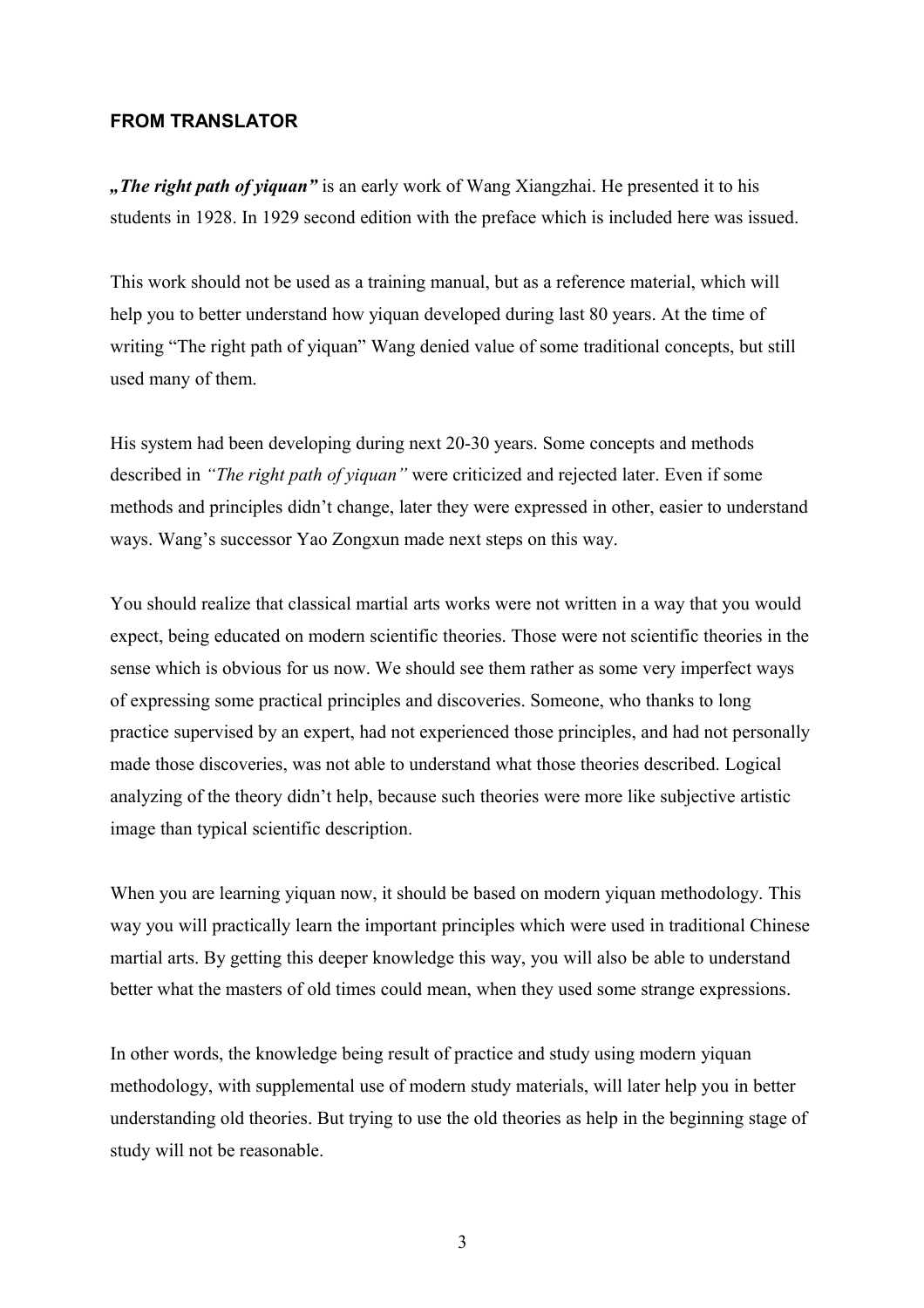Although this work opened a new chapter in the development of Chinese martial arts, reading it can still give you some idea about how earlier martial arts treatises were written. When you understand this, you can better appreciate the tremendous work done later by Wang Xiangzhai, Yao Zongxun and other experts of yiquan, keeping what valuable and gradually trying to get rid of theories which not help much with progress in training and study.

Andrzej Kalisz Poland, February 2006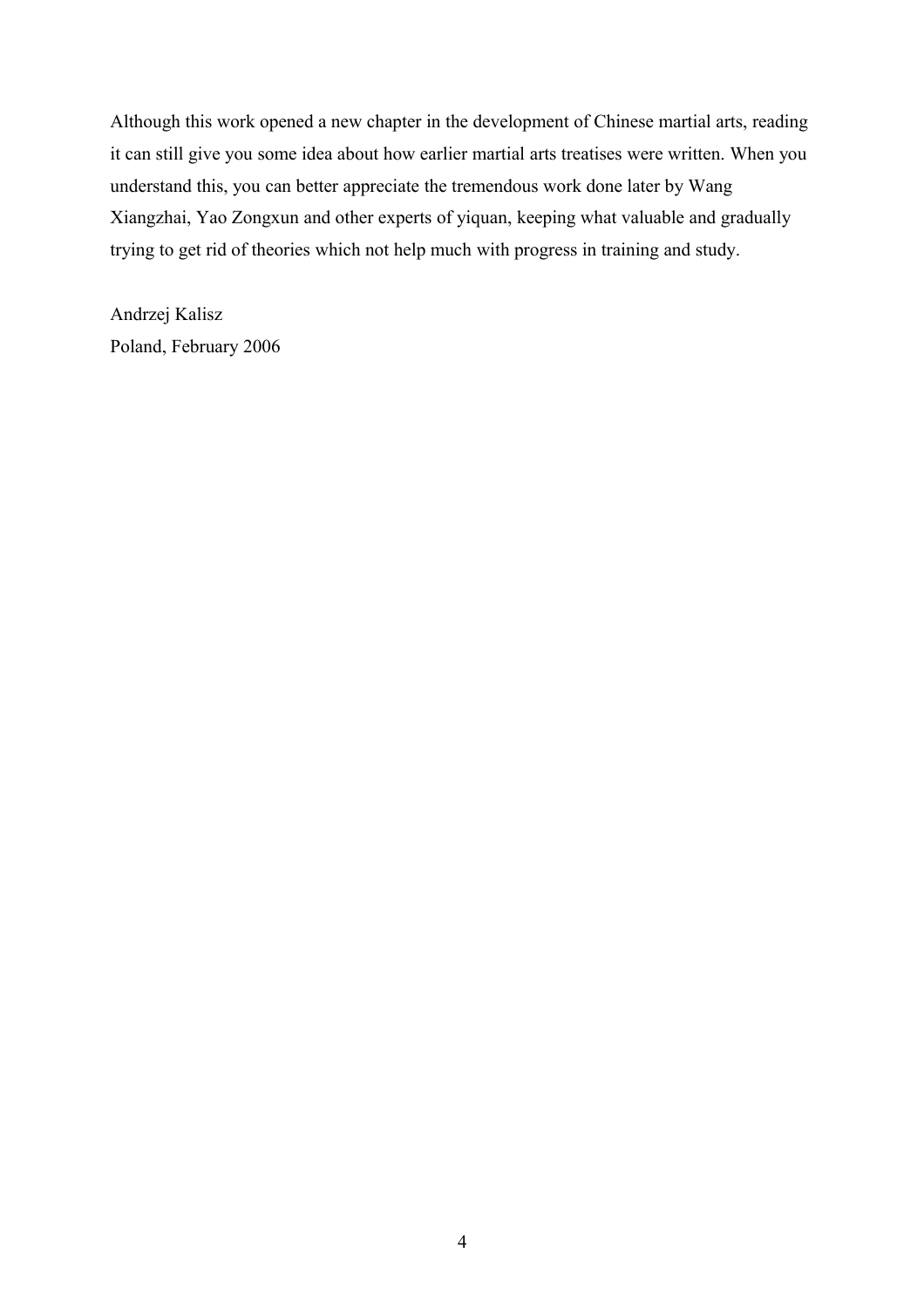#### **YAO ZONGXUN'S COMMENTS**

Wang Xiangzhai wrote "The right path of yiquan" in his young years. There are not many copies of this work left until now. Lately friends from Hong Kong had sent a letter to Baoding with request to correct possible mistakes in the copy which they possess. But Wang Xiangzhai didn't have time, so he had put it off.

In the copy there are some mistakes, some characters are written wrongly or there is lack of some characters. I don't think I'm at a level high enough to make corrections. Maybe later someone brighter will do this.

After reading the whole text, I noticed that comparing to "Dachengquan", the work written by Wang in 1944, many things are described in different way, and there are still bigger differences between ideas of "The right path of yiquan" and what Wang taught in last years. I will say only about a few examples: origins of yiquan described in preface, theory of training qi, fighting, explanation of dragon methods, tiger methods and three old fists.

Some ideas, which we now would consider wrong, are related to Wang's level at the period when he wrote this text. He adopted his teachers' theories, collected essence of various systems, but he still was not able to reject some old concepts and start a completely new path. Later, for over 30 years he kept developing and improving this art, getting rid of what was useless, trying to keep what was valuable, until he developed present ideas.

This text has some comparative value, we should keep it, to know better how this art was developing. But we should realize that this text is not illustration of mature, accumulated through long period knowledge of Wang Xiangzhai.

There is not really big difference between what was written in chapters . Changing force with zhan zhuang", "Training tendons and bones", "Using force" and what Wang used to teach in last 20 years.

The chapter about training qi was based on classical concepts of cultivating qi, also using Buddhist and Taoist perspective. Already 30 years ago Wang criticized those concepts, rejected them and never mentioned them again.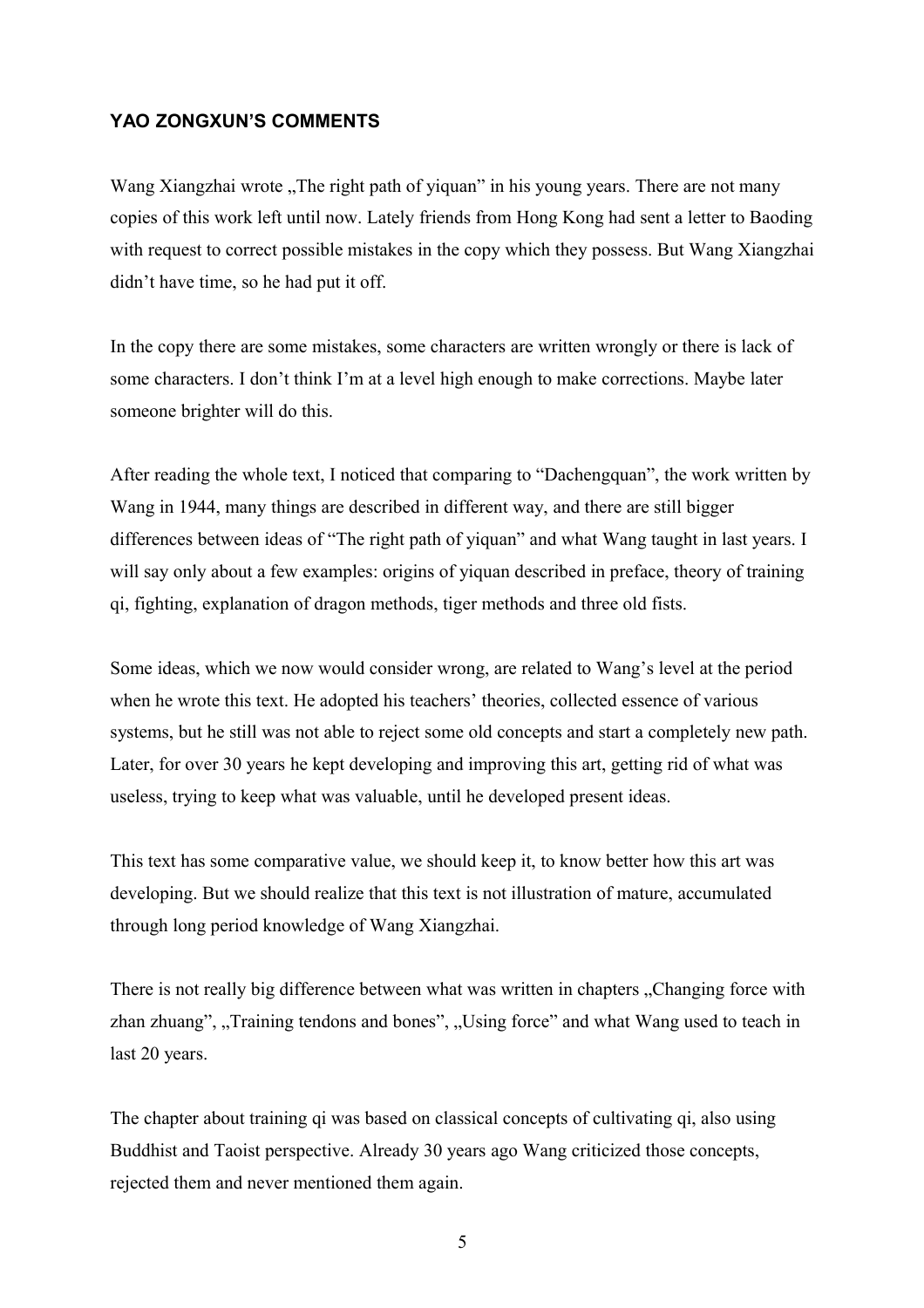What he wrote in the chapter "Unity of five elements" is not different from what he taught later. As for the chapter "Six harmonies", the concept of "harmony is when all body methods are in harmony, and not when some parts of body are in particular position in relation to each other" was preserved.

In chapter "Formulas in verses" I don't see big difference comparing to later teachings. Only in the expression "form cannot be scattered" probably there should be xingti [from translator: ti – body] and not xingju [ju – tool]. Later Wang used to say: "spirit and form should not be scattered". This is not opposite to the original text.

The chapter "Fighting" generally describes traditional concepts, but this is coherent with later teachings. Only the expression "lower abdomen solid" was later changed to "lower abdomen round" and "exhaling qi and crying out" was transformed into shi sheng method.

During last 20 years Wang didn't talk about dragon and tiger methods. The meaning of dragon methods is that body should be full of vigor, expressing power, the strength suddenly disappears and appears again, changes are unlimited and untraceable. Tiger method means that actions should be intimidating and terrifying opponent, strength must be unified and full in whole body, when one part reaches target, the rest supports it, you are like a brave, fierce tiger, feared by people. So in this text there is talk about qi of dragon and tiger and three fists. Later about three fists Wang used to say that jian means steps, zuan – hands, guo – body work. This contains meaning of all uncountable changes in a fight.

Being quite ignorant, I was brave enough to comment master's work. If what I wrote is rubbish, please forgive me. Some brighter people may correct me.

Yao Zongxun Beijing, 1st August 1963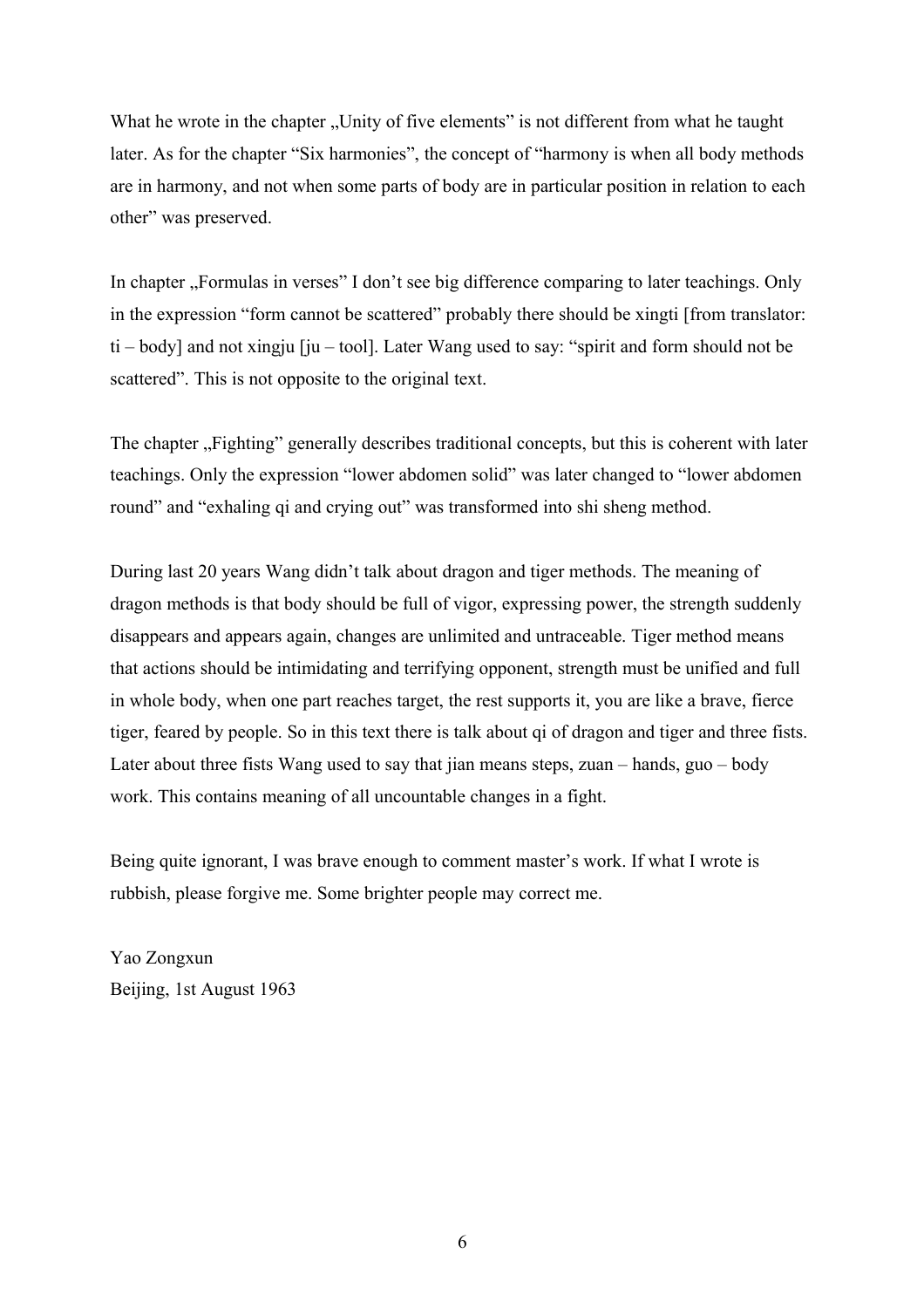#### **AUTHOR'S PREFACE**

It is difficult to express the way of martial art with words. "The book of songs" already mentions fighting with fists and "The book of rites" says about wrestling. These were the beginnings of martial art. In the late period of Han dynasty Hua Tuo created wuqinxi – five animals plays, where the essence of martial art was included. But there were not many people practicing it, so this art was lost and you don't hear about it anymore.

During Liang Dynasty Damo (Bodhidharma) came to the east. Apart from teaching Buddhist sutras, he also practiced art of exercising tendons and bones. He collected those characteristics of various animals and birds, which give them advantage in fighting, mixed them with methods of washing bone marrow and changing tendons, and created yiquan, also known as xinyiquan. Many students were proficient in martial arts, hence fame of Shaolin temple.

Yue Wumu (Yue Fei) collected essence of various schools again and created wuji lianquan – five linked techniques, san shou – free fighting and liao shou – wrestling, calling it all xingyiquan.

Later, in the period of prosperity and peace, only culture and education were advocated, and combat skills were neglected. Moreover, many people who were proficient in combat, liked fighting with people too much, which in many cases caused disasters. So scholars and officials used to avoid contact with martial arts people. In results people didn't know much about those martial arts which contained deep principles and ideas. For very long time this situation didn't change. Even if there were some people who understood the essence and kept cultivating valuable things, they used to hide away in some villages in province, not daring to let people know about them being martial arts experts. It cause great loss for later generations.

During Qing dynasty Dai brothers from Taiyuan were proficient in this art. They passed it to Li Luoneng from Shen prefecture of Zhili province (today Hebei province). Li Luoneng had many students. The one who received transmission was Guo Yunshen from the same prefecture. While teaching xingyi, Guo used zhan zhuang as a basis. He had many students, but not many were able to understand his teachings. Guo complained, that many students were not able to learn, so it was impossible to teach them anything.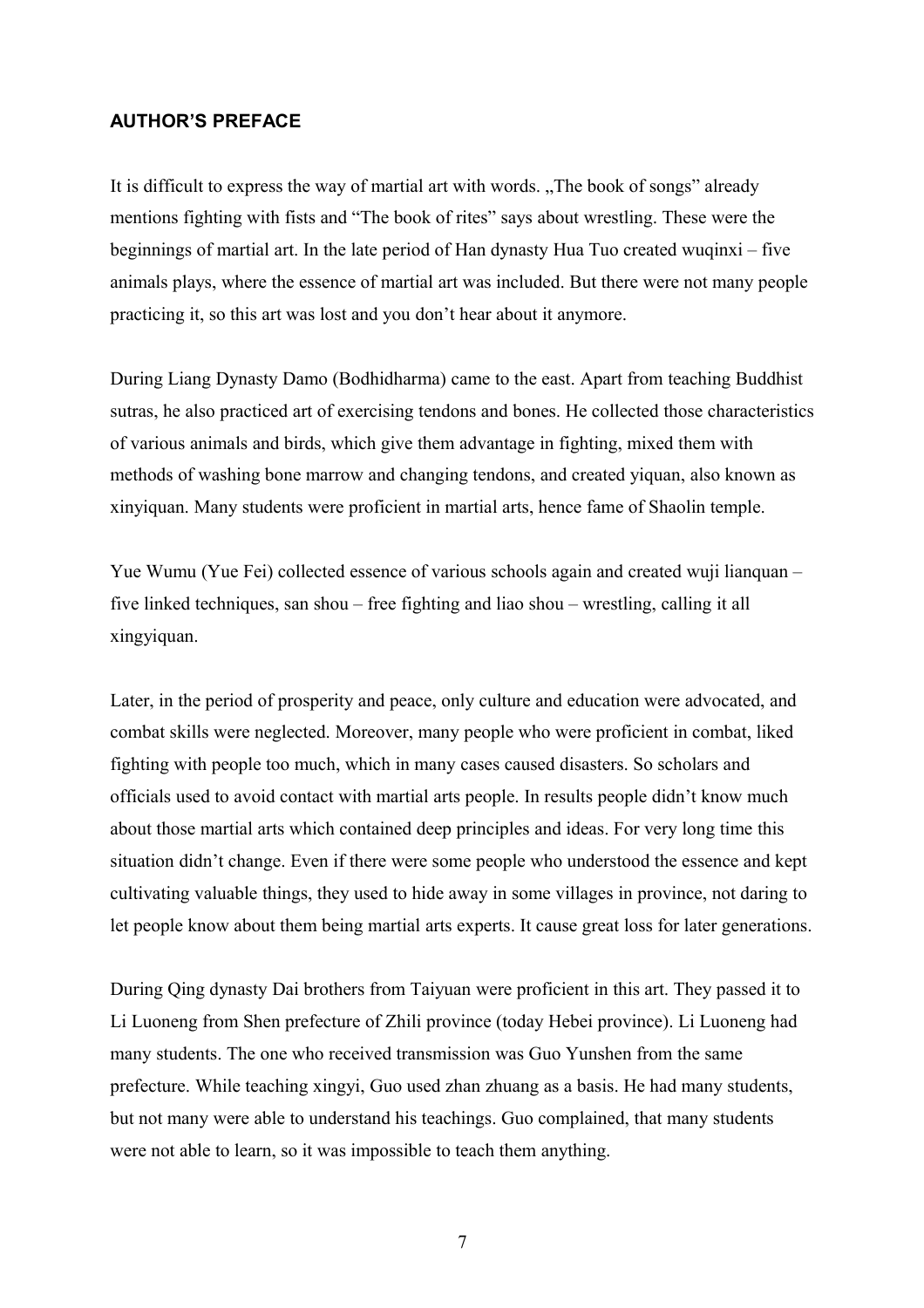I come from the same village as Guo. Thanks to kinship and families friendship, I could learn from him in my childhood. He recognized my ability, so he decided to teach me and passed the teachings which he regarded most valuable to me, telling me to concentrate on this.

Presently people don't stick anymore to the old glorious ways. Students are interested rather in curious and strange things, and don't realize that the great way of true methods can be found in normal and common. They neglect the truth, because it is so close. The words "The way in not really distant from man, only the way which is seen by a man as a way is distant", perfectly illustrates this.

I don't think about using this way to become famous. Unlike most contemporary people. They don't seek the real, and instead only look after empty fame. They seek profit, not knowledge. They copy some useless old manuscripts, using it as a way of making money. They write whole pages of rubbish, propagating mysteries, behind which there is actually nothing valuable. In one sentence they talk about some distant mirages and in next about something close, then again about high mountains and distant rivers. Actually there is no connection between all this, so students cannot understand anything, being lost in five miles fog, not distinguishing between true and false. Those who don't possess deeper knowledge are not able to see the essence.

In middle of the night I'm sitting and thinking how to propagate the great Way, how to benefit people. Although I'm not very able, I love the way of martial art and I had luck to receive transmission of true method. In this work I wrote about the valuable things, so it can be of help for myself and for other people. I don't dare to be selfish. I hope that those who have similar interests will benefit from it. This is preface.

Wang Yuseng from Shen prefecture (Yuseng is Wang Xiangzhai self chosen name) 18th year of Republic of China, month of chrysanthemums (September 1929).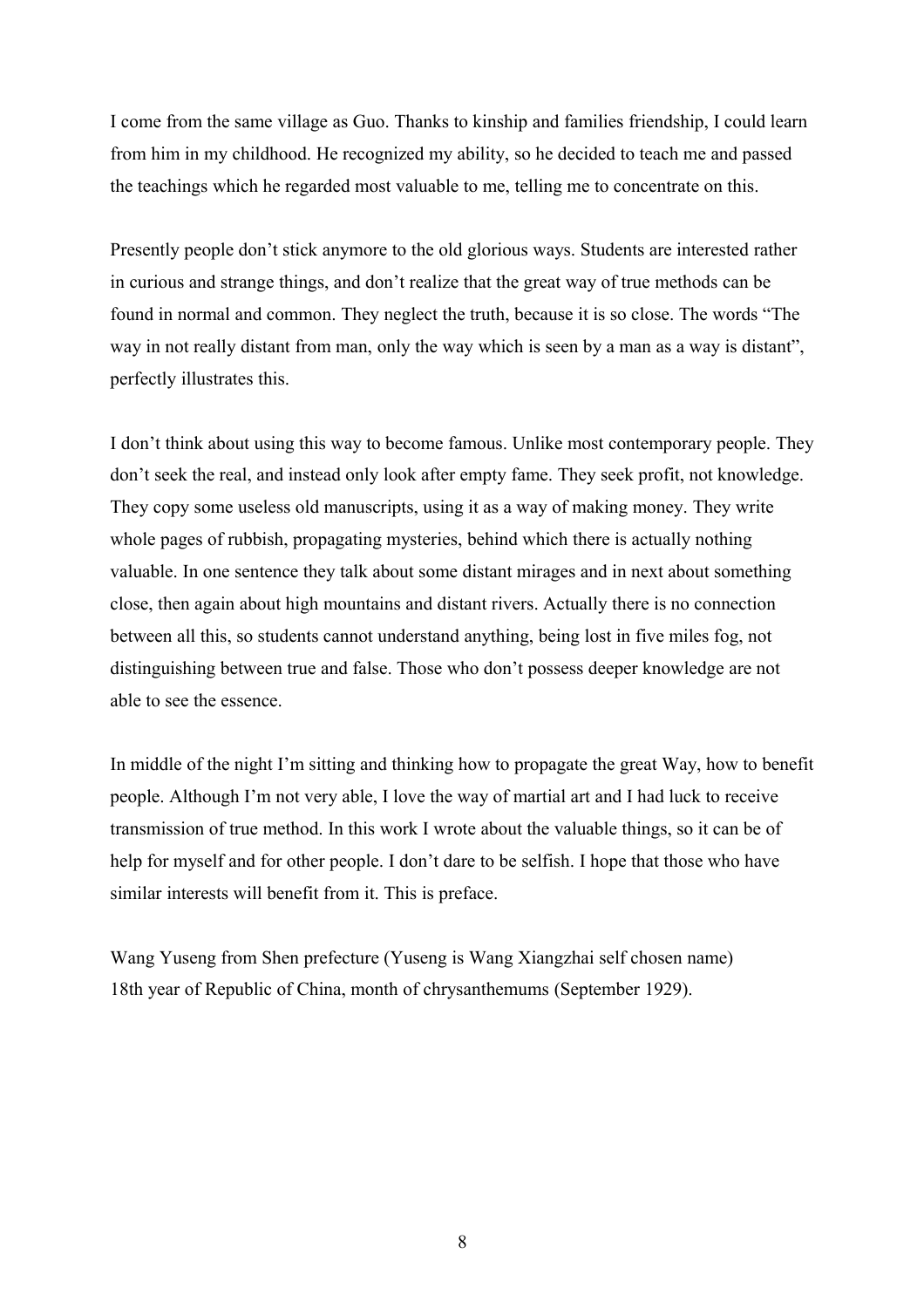#### **CHANGING FORCE WITH ZHAN ZHUANG**

To become proficient in martial art, you must start from zhan zhuang in order to change strength. You need to change weak into strong, clumsy into agile. Like a practitioner of Chan Buddhism starts from vow of discipline, and then learns be tranquil, finds the source of thoughts, becomes aware of emptiness and reaches the extreme, and then can study the Way. It is like this in Chan practice and it is very similar in martial art.

When you start learning, there are many zhan zhuang methods, like xianglong zhuang – landing dragon posture, fuhu zhuang – taming the tiger posture, ziwu zhuang – standing on one leg posture, sancai zhuang (santishi – the classical xingyiquan posture) and other. If you get rid of what is different, only taking essence of each posture and make one posture of it, it is called hunyuan zhuang – primeval unity posture. It is good for developing strength, useful for learning combat, it includes essence of attack and defense, enables qi and blood circulate freely. After just 10 days of training you can see results, and it is difficult to express wonders of this method with words.

While learning zhan zhuang you must avoid exerting force by body and mind. If you exert force, qi is blocked. When qi is blocked, intention is broken. When intention is broken, spirit disperses. When spirit disperses, dumbness is expressed. You should also avoid tilting head and bending waist, too much bending or too much straightening arms and legs. You should always stick to the principle: "as if bent, but not bent, as if straight, but not straight", muscles and tendons should be slightly stretched. Head as if leading upward, tailbone straight, qi should sink, mind being tranquil. Fingers and toes have slight strength, teeth as if touching but not quite so, tongue slightly pointing upward, as if touching upper palate, but not exactly. Pores in skin all over body as if relaxed but not exactly relaxed. Then strength from inside can be expressed outside, weak points change into strong force. It is not difficult to master demands of these exercises.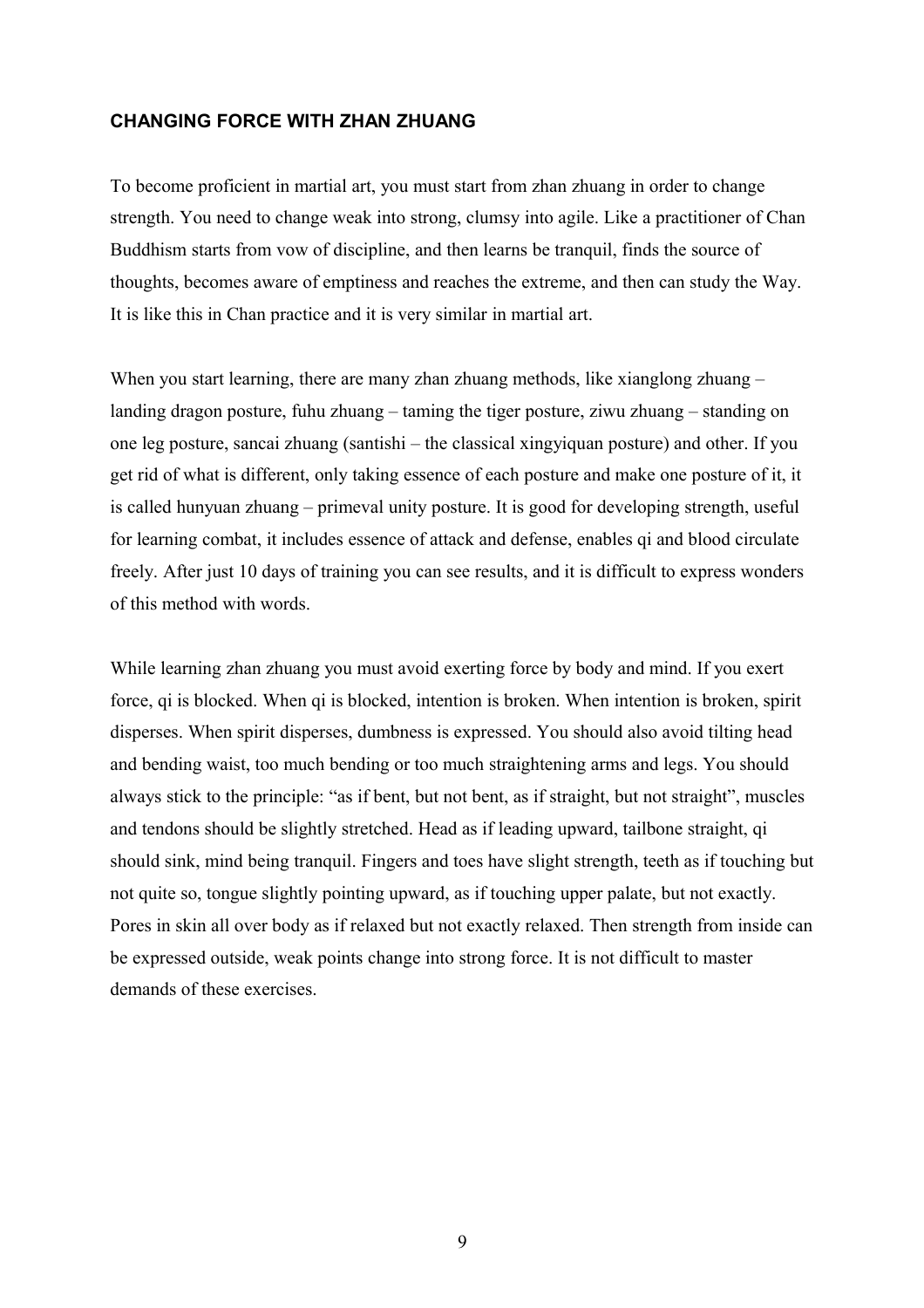#### **TRAINING TENDONS AND BONES**

Strength is born in bones, joining in tendons. When tendons are long, strength is big. When bones are heavy, tendons and muscles are agile. You should stretch tendons and muscles and shrink bones. When bones are agile, strength is solid. When wrists and neck are stretched, tendons and muscles in whole body will be comfortably stretched. Head is as if supporting something, upper and lower teeth touching each other. Heels are as if supported by springs and containing intention of crushing power. When six centers (centers of palms, centers of feet, top of head, center of gravity) are mutually linked, chest and back are naturally round (muscles of back possess extraordinary strength), qi is expanding naturally.

Arms are as if expanding horizontally outward. There is force of embracing, opening and closing, stretching and shrinking. Legs have force of supporting, pressing inward, pressing ground, shrinking, as if wading in mud, explosive crushing, twisting and wrapping. Shoulders expand sideways, hips sink, tailbone is straight, spirit reaches top of head, qi is transferred to wangong (upper dantian) through three barriers (the main barriers in practice of "heavenly circuit").

Bones are heavy as a bow, tendons are stretched as bowstring, movement is as if the bowstring is stretched completely, hands are like arrows. Use of force is as if silk reeling, hands as if tearing pieces of cotton. In four limbs there is straightening, naturally solid strength. When qi sinks and teeth are slightly clenched, bones naturally become strong. You will look like a hidden dragon, like a tiger ready to jump. Hawk's eyes, monkey's spirit, cat's walking, horse's galloping, rooster's legs, snake's body. Test this strength, straighten waist and sink qi, hips as if sitting down, knees as if raising, there is expanding and supporting, receiving, wrapping, sinking, sticking, fixing, neutralizing and following. When you can achieve this, when you meet opponent, you will be able to adapt to situation, possibilities of changes will be uncountable. Even if your opponent will be very strong, you will be able to move weight of one thousand pounds with your one finger.

Body straight, waist as a car's wheel, qi as gunpowder, fists as bullets. When you intuitively move slightly, a bird will be hardly able to fly. Be careful and brave at the same time, keep expression of kindness on your face and be ready to be cruel in heart. If you don't move, be like a gentle scholar, when you move, be like dragon and tiger. Solid and empty should not be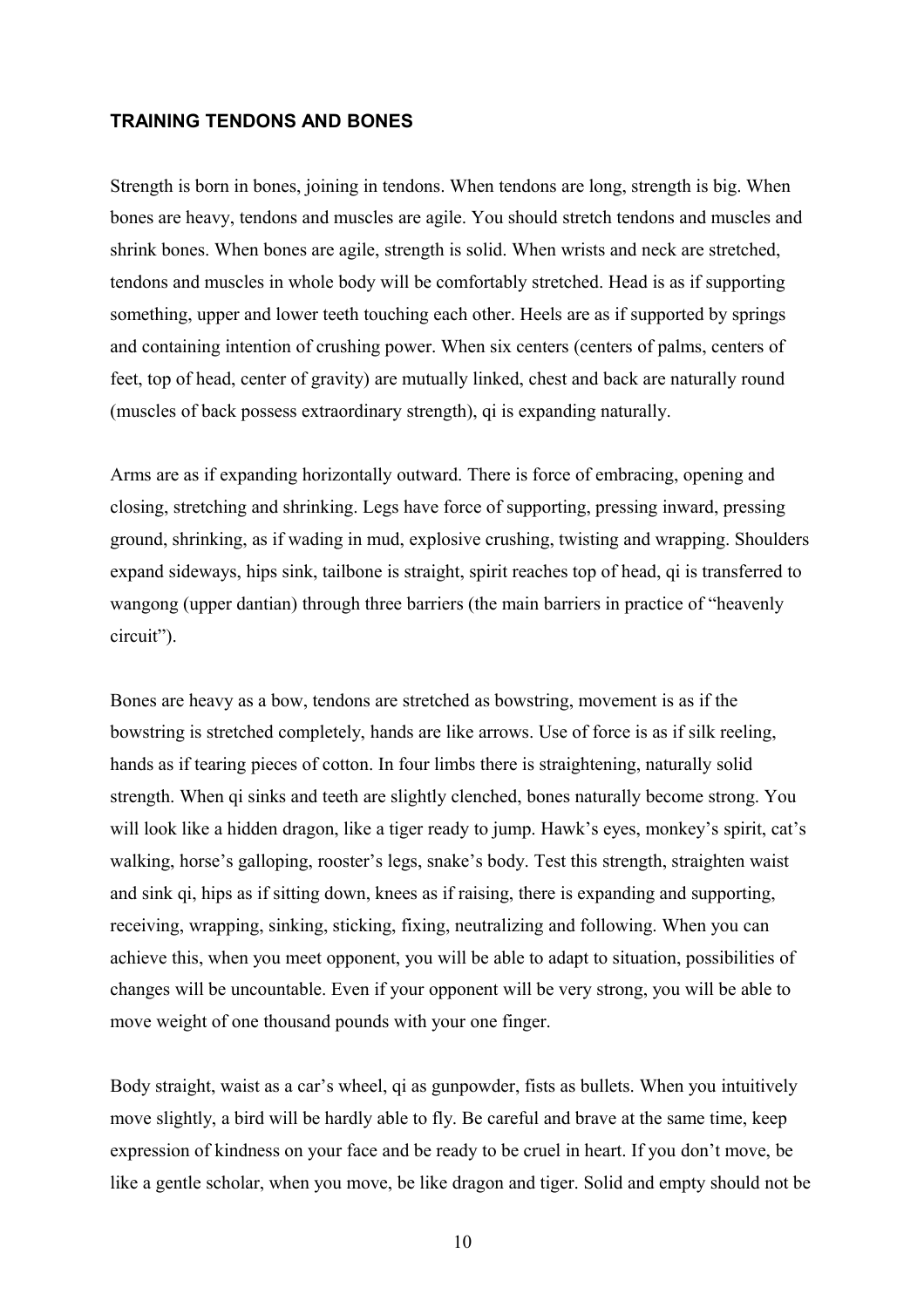fixed. The principle should be being ready for unlimited, unpredictable and untraceable changes – then you will achieve incredible, almost miraculous skills. This is why Guo Yunshen used to say: *"When there is form and intention, it is false skill, only when the technique achieves level of unconscious acting, miraculous skill will appear"*.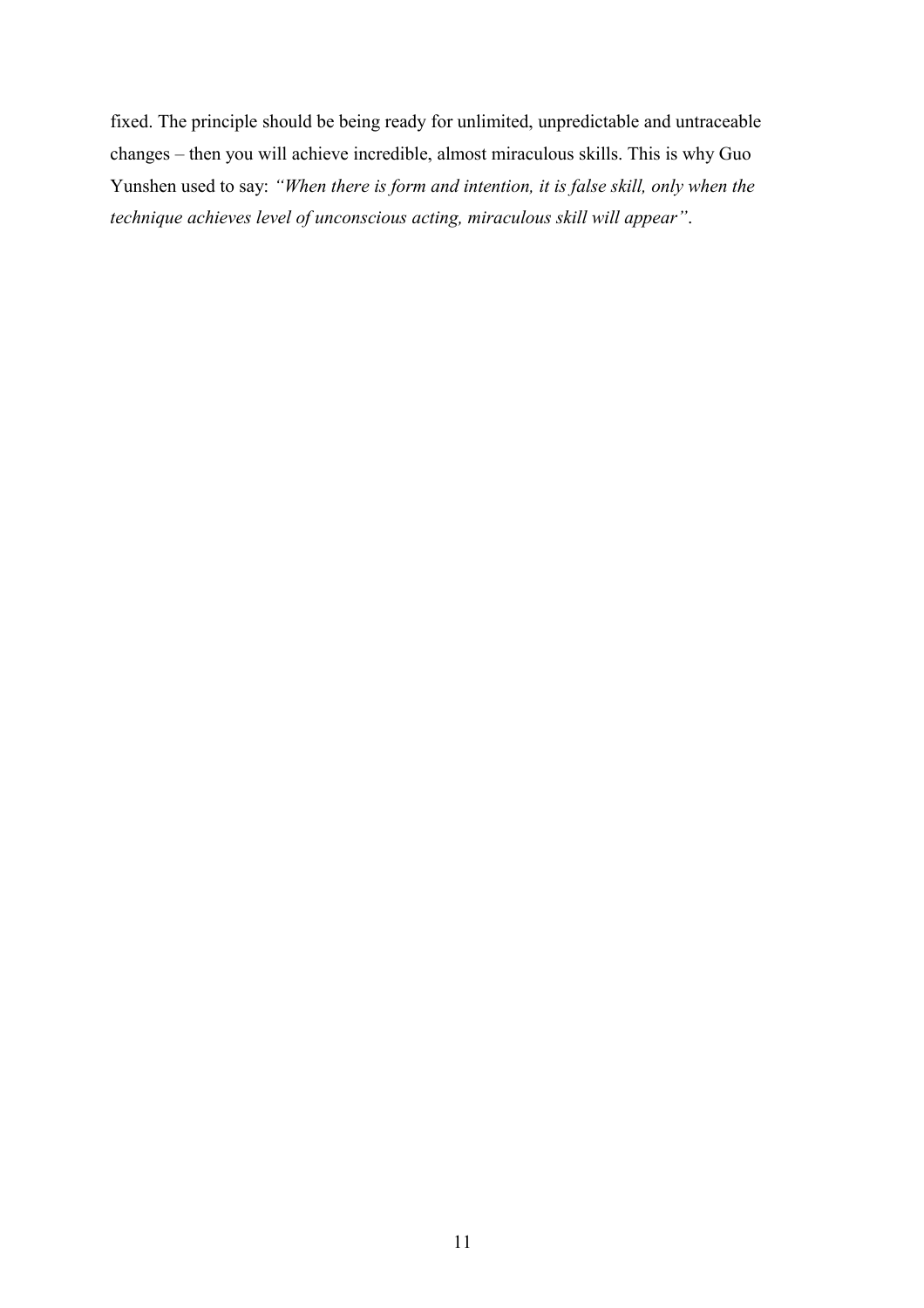#### **USING FORCE**

Fluency in martial art is based on force. As for methods of using force, they don't exceed the concepts of soft and hard, square and round. Hard is square, soft is agile. Straight and stretched has offensive and defensive strength. Soft and short has elastic and explosive strength. Hard force is as if square (diagram 1). Soft for is square outside, but round inside (diagram 2).



Stretching and contracting, raising and sinking, long and short are used alternately, hard and soft supplement each other. Sometimes left side is hard and right side soft, sometimes left side is soft and right side hard. Sometimes limbs are hard but torso soft. Or suddenly soft, suddenly hard – there are constant changes between solid and soft, or moderate hardness is used in exquisite way. Sometimes soft retreats, and hard advances, or hard retreats and soft advances. When you meet subtle, use softness and change into hardness. If you meet solid, you can use hard, but soft will precede this.

During uncountable changes, the important thing is not losing balance and control over the center. Body axis shouldn't be broken. When there is opening and expanding, we call this square. When there is lifting, embracing, cumulating, when qi is born inside, we call this round. Then tendons and muscles have power, bones as if having edges. When you start an action, you use lifting, and pressing down, expanding and embracing, circling and sinking, drilling and wrapping, following force and moving in opposite direction you are making round coming out of square (diagram 4).



**Diagram 3 Diagram 4**

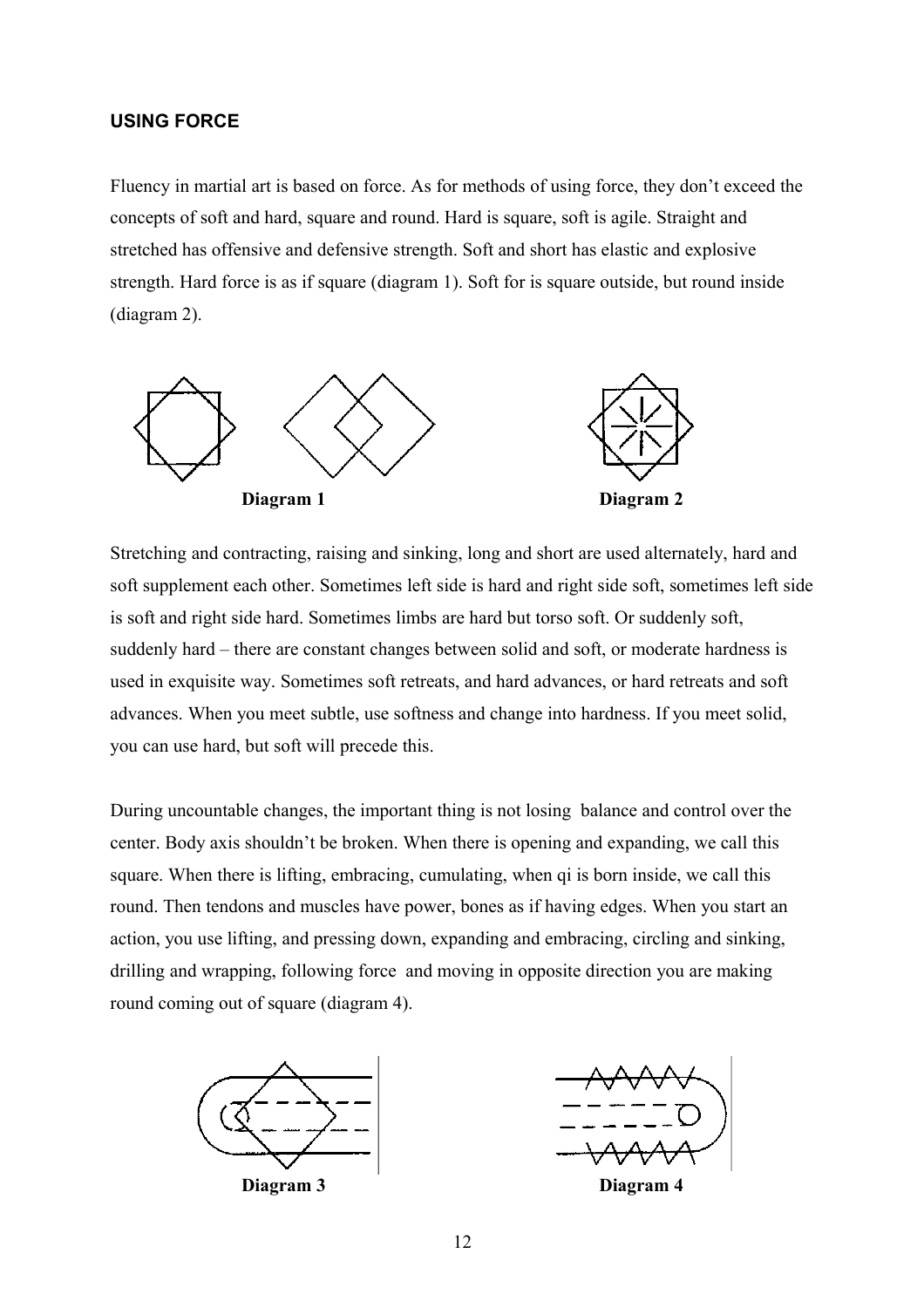You can unbalance opponent and lift him, using round force. You can turn him and suppress him using square force. Openings and closing make a continuous circle (diagram 5). You move as if thousands of soft threads were being shortened and stretched continuously – opponent is not able to understand this, this is incredible, like wonderful colt jumping over an abyss, tilting head and neighing bravely – beauty, power and solidity of focused spirit is expressed. You are as if on a battlefield – although there are swords and halberds, sabers and axes around you, your state of mind is as if you were alone. Body as if a great bow, like crossbow, hands like arrows. Attack fiercely like a snake. Hit like a thunder making earth shake.



Use of force shouldn't be too hard. Something very hard is easy to break. It shouldn't be too soft too. Too soft is not able to attack efficiently. You must attack straight but be on the side, use sideway force, absorb and project, turn, and encircle. You will not achieve this way of using force without intuitive understanding coming from actual experience. If you will keep practicing, you will become proficient. Force will naturally become round, body straight, you will be calm, spirit will be unified. Student should not neglect practice.

As for methods of seeking force, slow is better than fast, calm is better than haste. Most important is not to use clumsy force. In movement all joints should work naturally, without blockades. Bones must be agile, tendons stretched, muscles comfortably relaxed, blood flowing freely, like spring water. Only then the method of whole body– the one force which is not scattered, will be possible. If you like learning forms, you should know that it is only dancing. If you only try to make fast, fierce movements to impress spectators, there will be blockades in whole body, blood circulation will be disturbed. If you watch such people, you will notice that they frown and stomp loudly. First they block their qi, and then they want to use force. When they finish their demonstration, they gasp heavily. They don't know that this way they harm their original qi. They practice several dozens years, and they are still just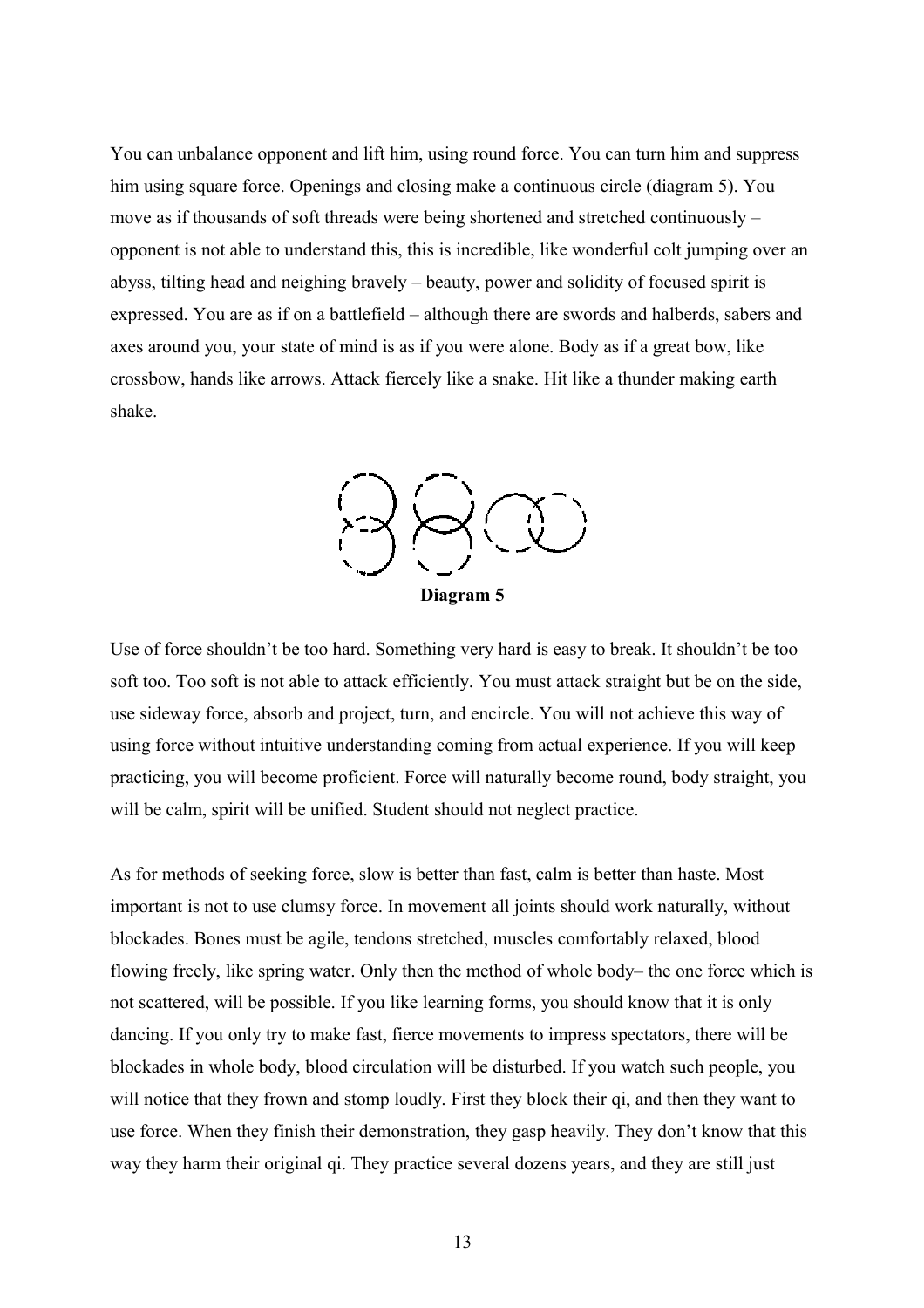laymen, having no idea about martial art. Doesn't it come from using clumsy force? On the other hand there are people who achieve incredible results only after one hundred days of training. Hence you know how dangerous are wrong methods. Student should be very deliberate about method of seeking force, then he will be able to discover his natural potential. But mediocre people are not able to find this way.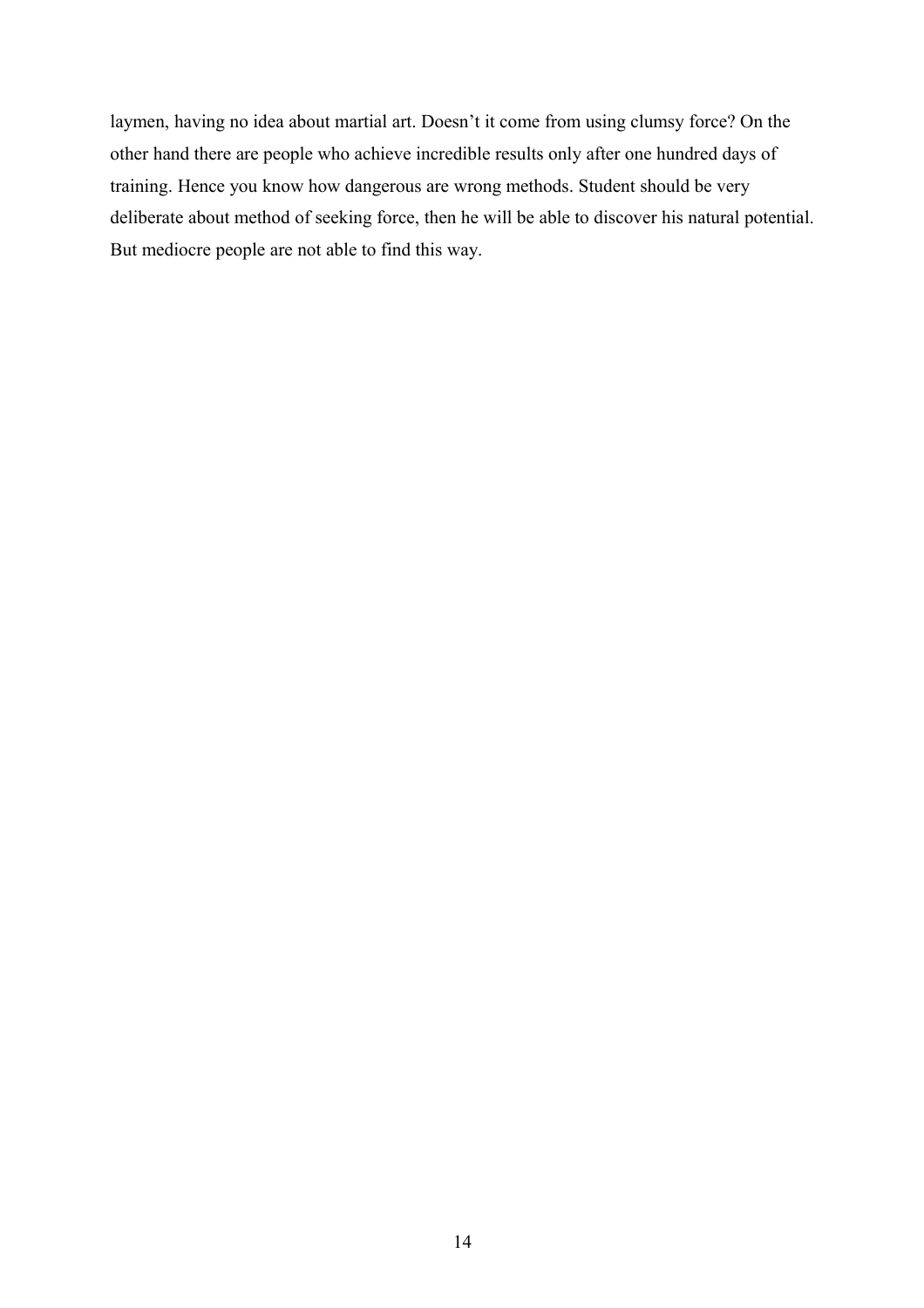#### **TRAINING QI**

The Confucians cultivated character and trained qi in order to rule country. Yellow Emperor was training spirit and transforming qi, in order to enjoy life in harmony with principles of nature. Bodhidharma practiced meditation, and came to the East to transmit the truth. He started teaching methods of washing bone marrow and changing tendons. He created yiquan and postures of dragon and tiger, hence he is regarded as a great precursor of martial art.

Starting from earliest time, there were no sages, who would not cultivate character, train qi or practice martial arts. Zhuangzi said that martial art is entering the Way. Although this is small Way, it contains profound principles and knowledge. Among martial arts practitioners only those whose spirit is rich and magnificent, and don't exhibit aura (qi) of superficial, impatient and fierce, can be put in one row with sages and are really able to learn martial art.

The study of qi training is based on efficiency of use. You should breathe through nose, inhale short and exhale long. Breath should flow freely and continuously. The highest level is listening to the clearness and emptiness of breath (qi). In front there is path of qi of food. In back there is path of raising and sinking of qi of kidneys. The art of supplementing innate with acquired is called heavenly circuit method. When you start learning it, inhale clear qi through nose, leading it to qihai, from qihai lead it to tailbone, and let it circulate in waist area – kidneys are placed there, this is the first thing when we talk about innate, this is source and root of all organs, the liquid of kidneys need to be sufficient. Then qi rises through dumai channel to wangong, and then returns to nose. Tongue is leading the qi of kidneys downward, lower abdomen becomes solid, dantian strengthens gradually. These are demands of heavenly circuit, we call this secret of heavenly circuit. Students should not neglect this.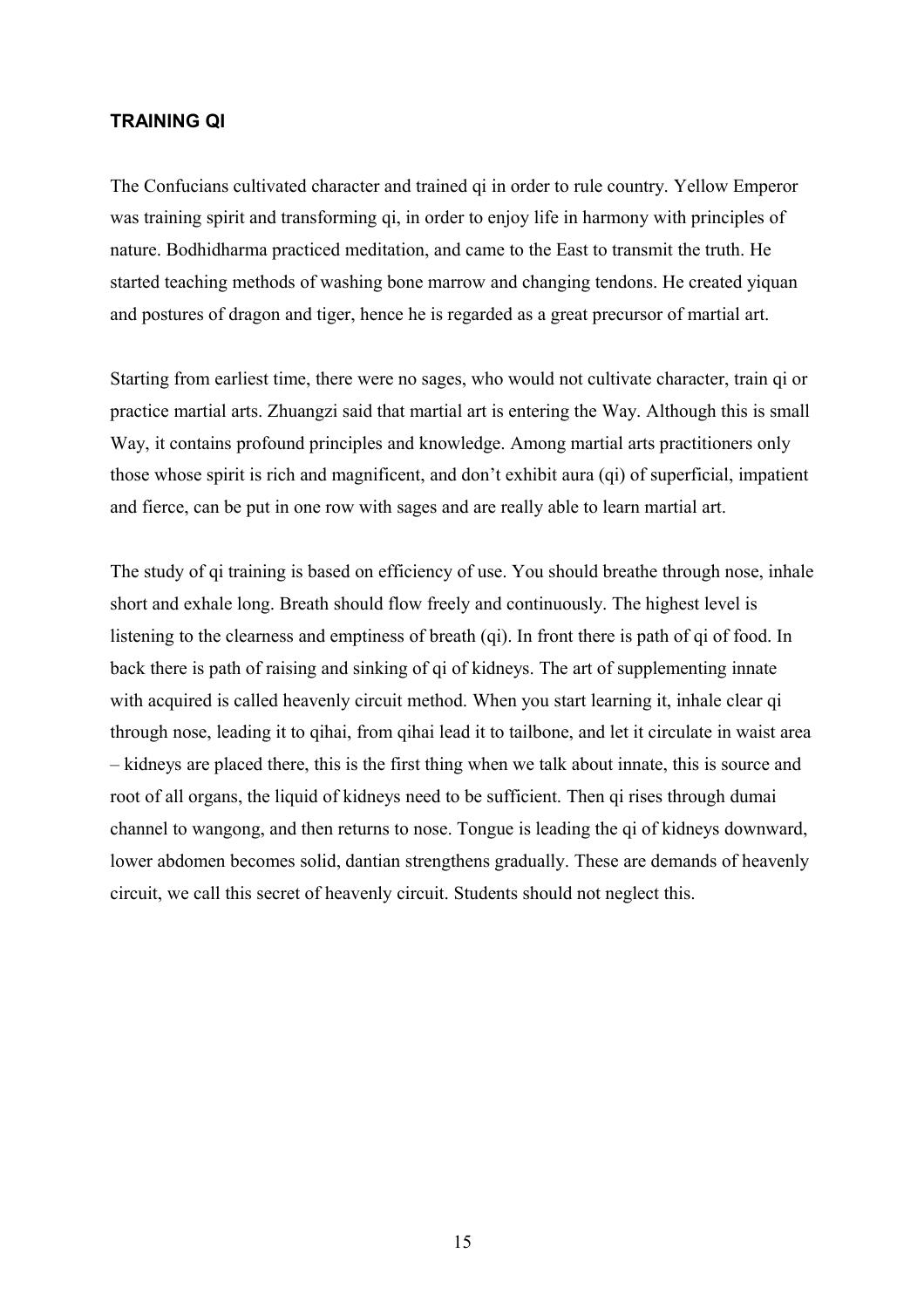#### **CULTIVATING QI**

Although training and cultivating both are related to qi, this is a science of both character and life, on one hand there is form, on the other there is no form. The art of cultivating qi is not detached from character (mind). The science of training qi is not detached from life (body). Character is related to spirit, life is related to qi. So the art of cultivating qi must start from character. The way of character and life cannot be described with words. The Way cannot be expressed with language. If you use words, this is not the Way. So Mencius said: "This is difficult to describe". Presently what is difficult to describe is being described in a forced way, but actually Emptiness is the root of the Way. Emptiness is source of heaven and earth and all things. Man lives and dies, things are being destroyed, but the Way is eternal. It is so great, that there is nothing greater. It is so small, that there is nothing smaller. When you watch, there is no form. When you listen, there is no sound. But it embraces heaven and earth, it fills six harmonies, filling and embracing whole universe, this is science of character (mind) and life (body), yin and yang of heaven and earth.

So if you want to cultivate qi and study life, mind must be motionless. Mind is the governing fire, movement is ministerial fire. When governing fire is motionless, ministerial fire is not born. When ministerial fire is not born, qi and thoughts are calm. When there are no thoughts, spirit is naturally calm, mind is stable. It is said: *"When one thought moves, all is in fire, when source of all thoughts is clear and silent, truth is born, qi is flowing freely, joints are agile, spirit is naturally full"*. Source of movement is in stillness, source of doing is nondoing. When there is not artificial acting, spirit returns to source. When spirit returns to source, everything becomes calm, qi disappears. When qi disappears, nothing is born, eyes, ears and mind forget everything – this is roundness of all skill. You are in some situation, but you as if forget about it, you don't yield to six demons (senses and mind). You are in normal world, but you transcendent it, not affected by changes of thousands of sources of thoughts. If you watch inside sincerely , observing mind, you will notice that there is no mind inside mind. If you watch outside, observing form, you will notice that there is no form inside form. When you watch things from distance, there is no thing in them. You realize that everything is empty. There is nothing empty in Emptiness. If there is empty, there is something. When there is no empty, this is Emptiness.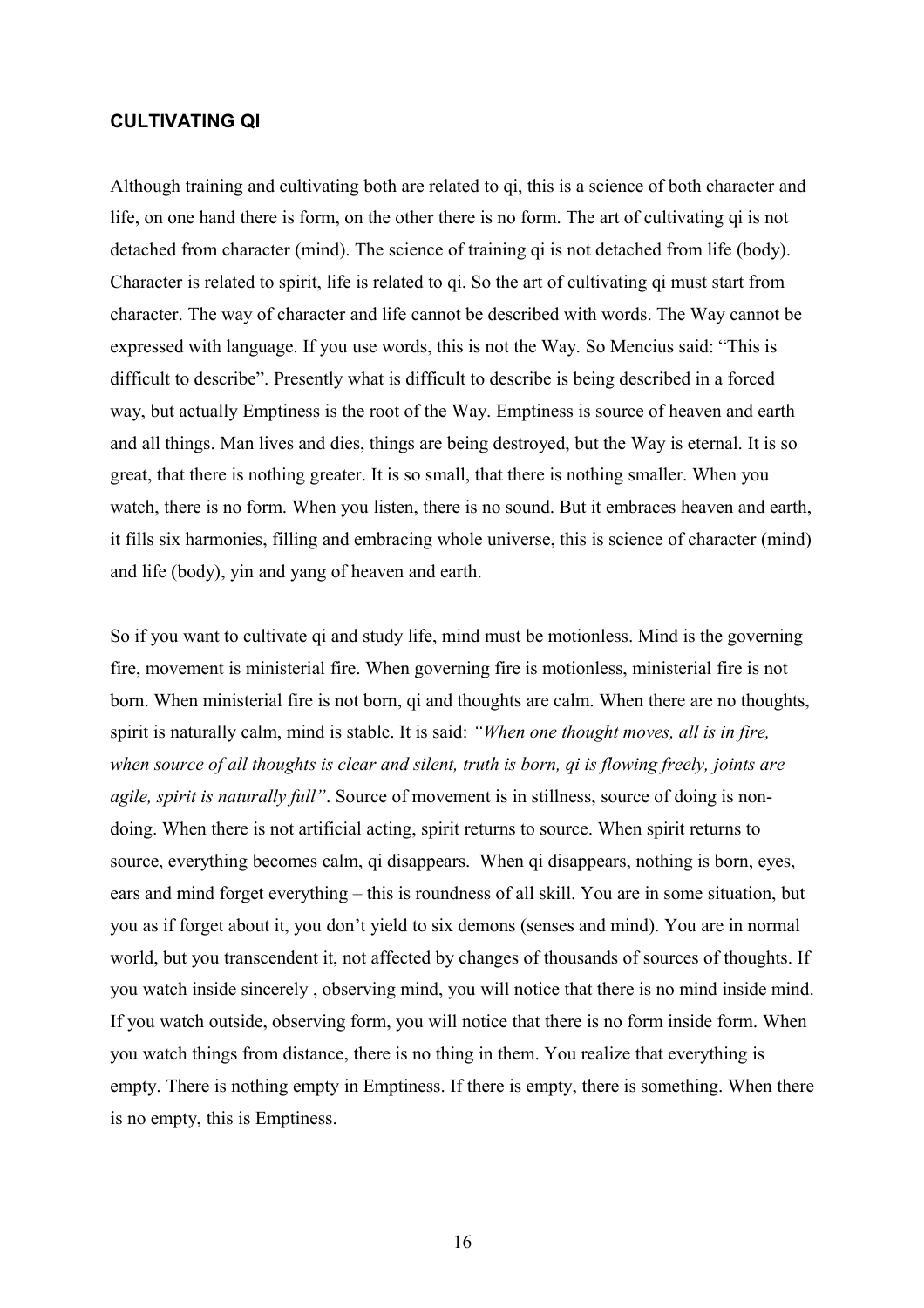Basically human spirit is clear, but the mind disturbs it. Mind is calm, but the desires disturb it. So it is said that spirit cannot be detached from character and qi cannot be detached from life from life. This is like a shadow following the form.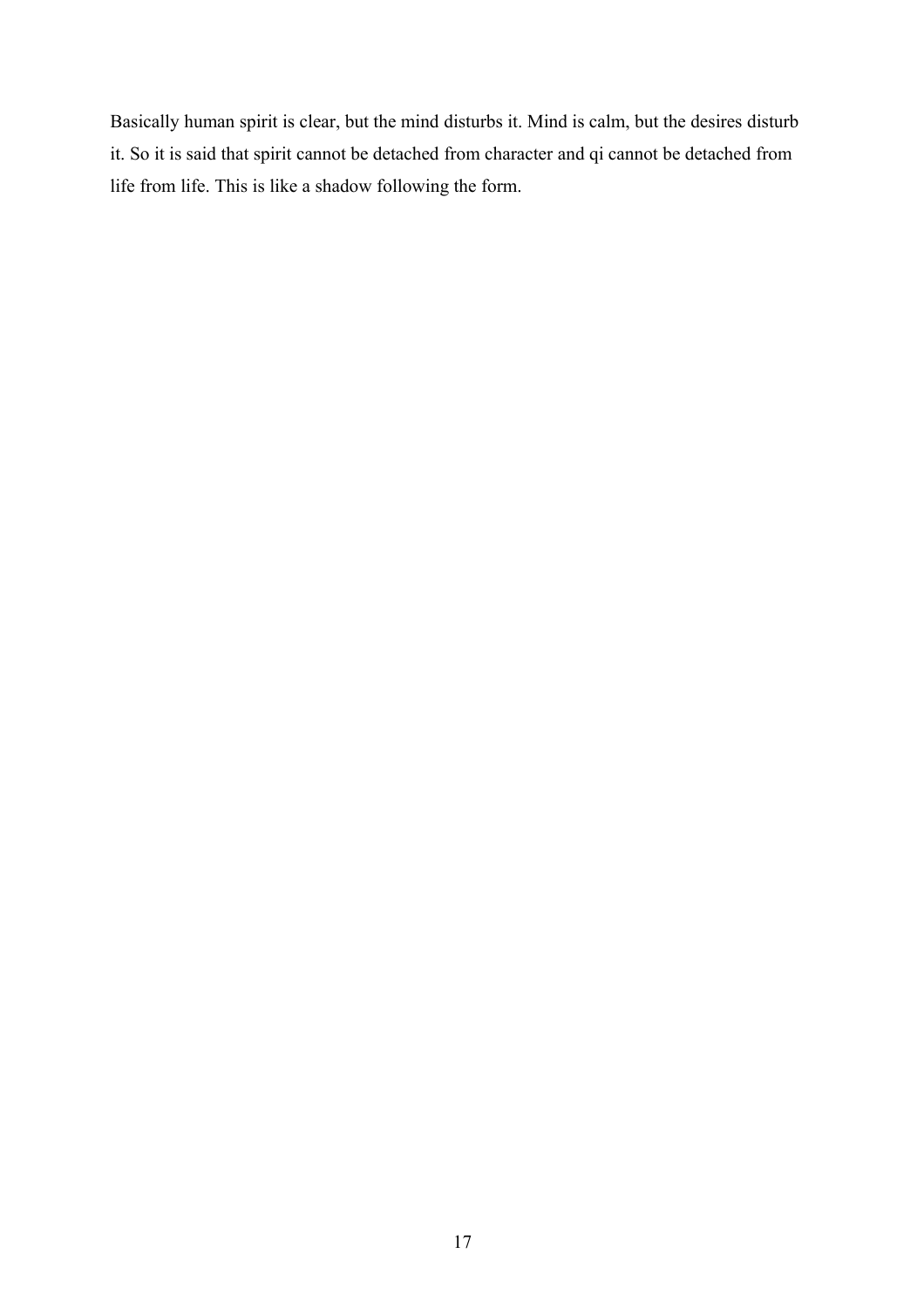#### **UNITY OF FIVE ELEMENTS**

It is said that five elements are mother of creating, destroying and changing. It is source of all things. When people talk about five elements, they say that metal gives birth to water, water gives birth to tree, tree gives birth to fire, fire gives birth to earth, earth gives birth to metal. This is the cycle of bearing. Metal destroys tree, tree destroys earth, earth destroys water, water destroys fire, fire destroys metal. This is the cycle of destroying.

This corrupt concept is far cry away from the theory of martial art. Those who use it have no idea about martial art. They say that some technique gives birth to some other technique, and that some technique defeats some other technique. Seemingly it makes sense. But if you really ponder into principles of martial art, you will understand, that when in combat there comes contact, there is no time to use your technique according to this theory. I don't believe that something like this is possible, when eyes see something, mind analyzes it, and then hands make action. Also direction and way of using force by opponent is changing constantly. So how could you defeat opponent in such difficult and complex situations, if you stick to the theory of five elements. Such theory can only serve deceiving people. This is utter rubbish!

Even if someone is able to act spontaneously in unexpected situation and can hit without thinking what to do, it is still not sure whether he will be able to defend himself! If someone is talking about thinking while fighting, analyzing, using determined techniques and forms, it is obvious that such person is a complete layman.

If we talk about five elements in martial art, it means strengths of metal, tree, water, fire and earth. Tendons and bones are strong and hard like metal and stone. This is characteristic of metal, hence strength of metal. This is the meaning of the saying, that skin and muscles are like cotton, and tendons and bones are like steel. As for all limbs and bones, there are straight parts and bent parts, like branches of a tree. This is characteristic of tree, hence strength of tree. When body moves, it is like a dragon flying in the air, like snake moving in water, like stream of water, without determined form, flowing lively and changing all the time. This is characteristic of water, hence strength of water. When hands hit like missiles, like bombs, when body moves fiercely and wildly, as if in fire, this is characteristic of fire, hence strength of fire. When there is roundness and fullness in whole body, solidity as if you were a big mountain, when sharp edges can appear anywhere, this is characteristic of earth, hence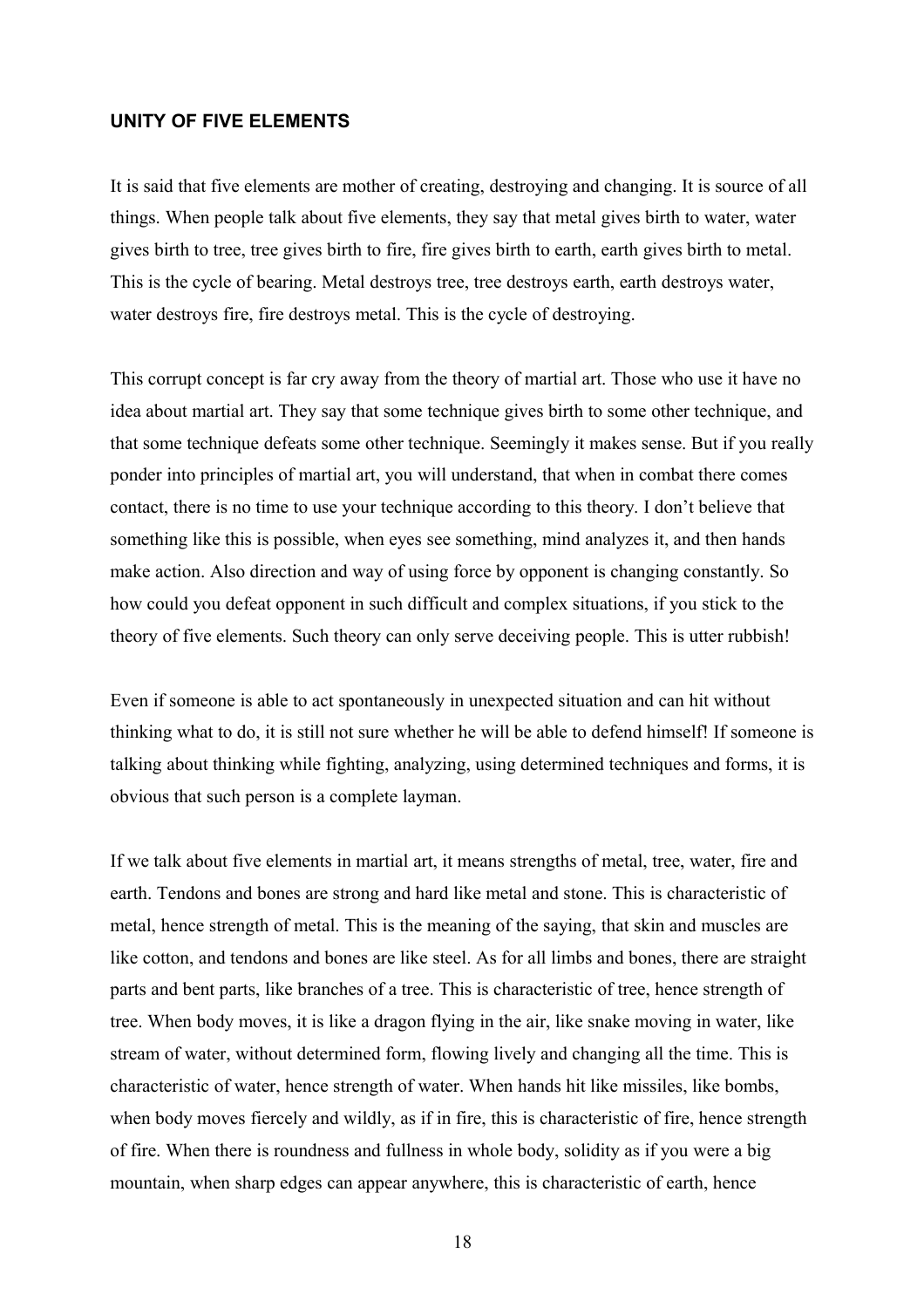strength of earth. These five kinds of strengths are included in each movement and each action. This is unity of five elements.

Generally in stillness there is unified force in whole body. In movement there are contradictory forces in all joints and other places. Only this way you can achieve unified force – hunyuan li.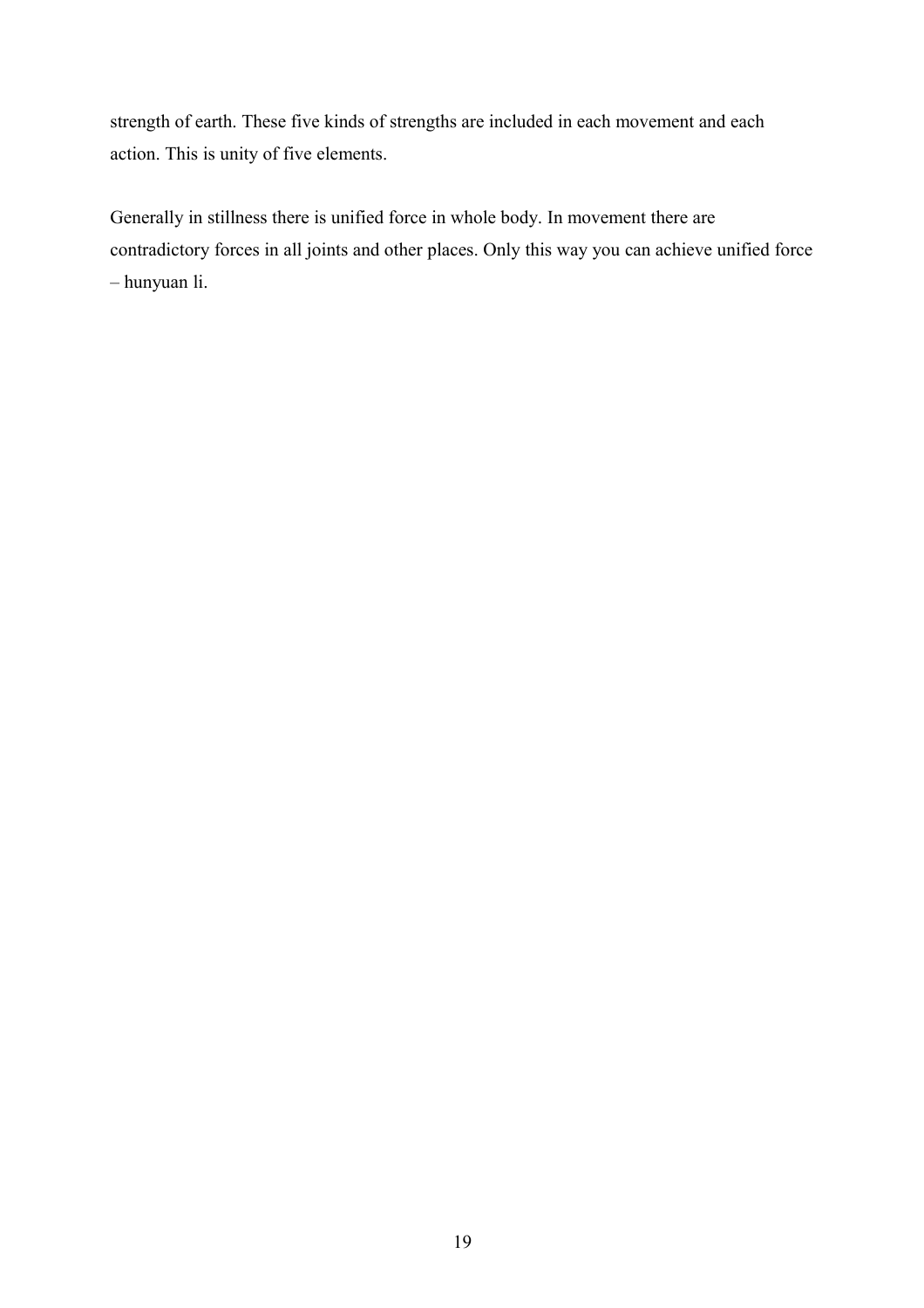#### **SIX HARMONIES**

As for six harmonies, there is division of internal and external. It is said that heart should be in harmony with mind, mind with qi and qi with force. These are three internal harmonies. Hands in harmony with legs, elbows with knees, shoulders with hips. These are three external harmonies. Sometimes it is said: tendons in harmony with bones, skin with muscles, lungs with kidneys – three internal harmonies. Head in harmony with hands, hands with torso, torso with legs – three external harmonies.

Generally when spirit is in harmony, force is in harmony, body axis is in harmony, this is harmony. This is not about how different parts of body are related to each other. Unfortunately the theory of six harmonies misleads people. Students should know this.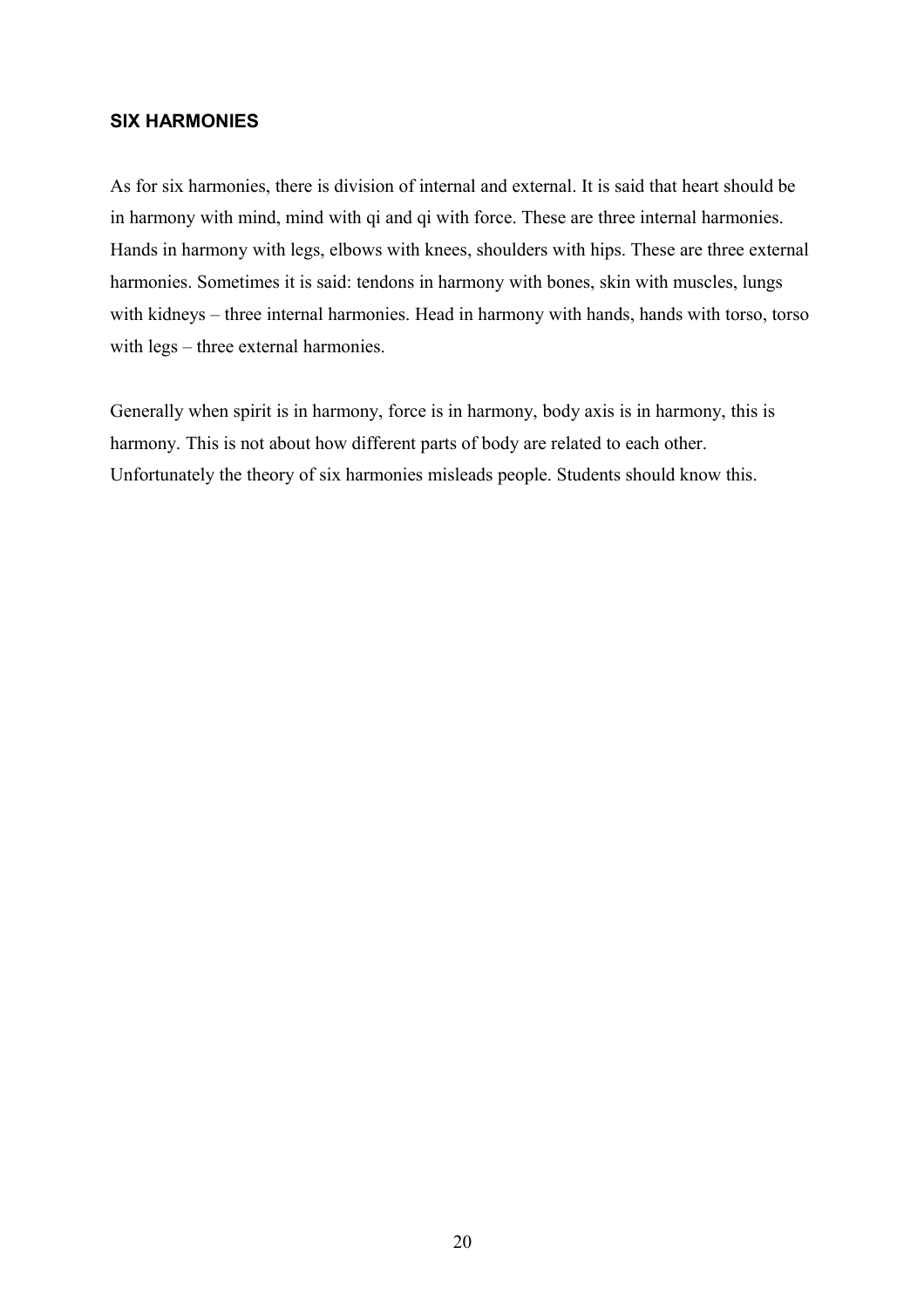#### **FORMULAS IN VERSES**

Essence of martial art is expressed in formulas. The one who will be able to understand their meaning, will understand this Way.

Heart focused, mind not disturbed, essence strong, qi calm, spirit fresh – this are five great demands in martial art science.

#### **Mixed and unclear fills whole body, Form cannot be scattered.**

(As for using whole body power, there is no place without round fullness, all the time there is intention of round outside, square inside)

#### **Fist hit like a comet, Hands move like lightening.**

(Changes are extremely fast, spirit is agile and determined)

#### **Tongue rolled upward, teeth connected.**

(Tongue is tip of muscles, muscles are container of qi, when tongue is rolled upward, qi is sinking to qihai, mixes with qi of kidneys and is cumulated in dantian. Teeth are tip of bones, when they are connected, bones are strong)

#### **Head as if suspended from above.**

(Head is the main of six yang. Five organs and all bones have basis in head, when head is as if suspended from above, or as is supporting something, qi is freely flowing through three barriers and nine hollows, white cloud is naturally moving upward, top of head is wonderfully glowing, this is also basis of Chan Buddhism)

#### **Spirit is expressed by eyes lightning.**

(The glow is focused and sharp)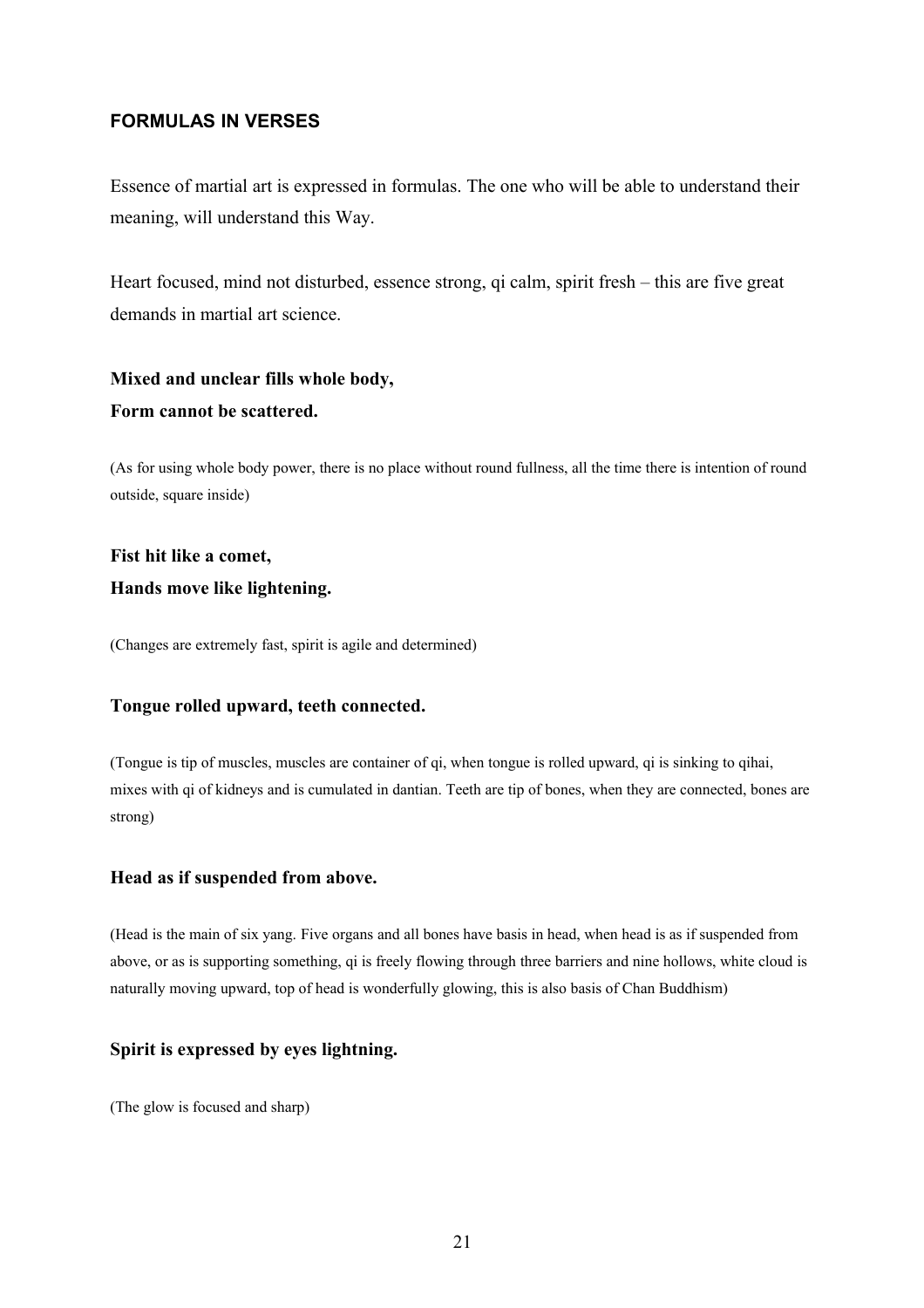#### **Breath through nose, focus eyesight, Observe your inside.**

(Inhale short and exhale long through nose. Eyes, ears and mind observing inside.)

**Waist is turning like a wheel, Legs make steps like steel drills.**

(Lively and agile, you attack and take opponent's position)

#### **Lifting, wading, wrapping, catching, shrinking, Rolling, filing, embracing, expanding, twisting.**

(These forces should be contained in stillness and movement)

#### **Hands, feet and fingers have grabbing force, Pores of the skin as if bearing electricity.**

(Fingers are tips of tendons, when they make fists, force fills them naturally. Hair on body is tips of blood, blood is liver of qi, when pores are not open and hair on body is not standing erect, blood is not full, when blood is not full, qi is not alive, when qi is not alive, force is not solid, when force is not solid, you are not able to fight)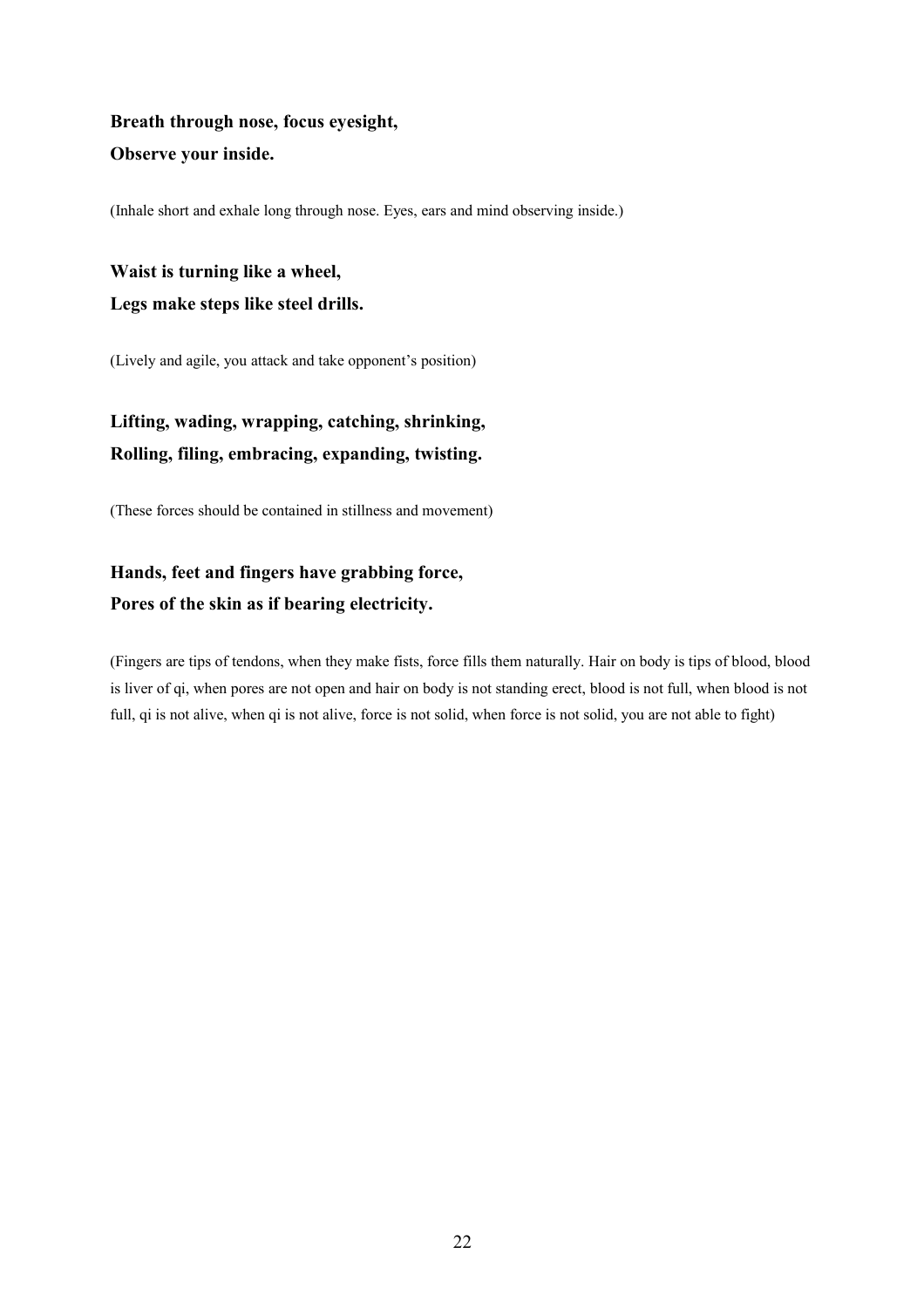#### **FIGHTING**

Each person is naturally different. Some are clever, some are wise. Some are persistent and determined. Unfortunately there are also liars and swindlers. There are different characters and ways of behavior.

It is the same with fighting methods. Sometimes when action starts, there is clear form, but when it reaches target, there is no form. Attack as if leading to defeat, and then there is crying out and retreat. It is not possible to describe all possibilities of changes. You need to possess solid technical strength, be brave, be able to act in any situation, spirit should be in any action, everything should appear naturally, spontaneously, before opponent can notice it. Body is moving fast like a horse, hands are moving fast like wind.

When you practice, imagine, that there are mighty enemies at distance 3-7 feet from you. But when it comes to fighting, your attitude should be as if there was no any dangerous opponent. Neck should be straight, waist straight, lower abdomen solid, arms raised and as if expanding outward, legs as if embracing something. There is one strength(qi), from head to feet.

You will not win, if you are not brave. You will not win if you are not able to observe opponent's expression. Generally, before opponent moves, I am quiet. If opponent moves slightly, I attack first. The principle of attack and defense is to hit first. Before you move, you are like a gentle scholar. But in movement be like a tiger and dragon. Move like thunder. When you hear thunder, it is to late to cover ears.

The possibility of winning is in movement and non movement, on verge of starting movement. Hands must be agile, feet light, you must move like a cat. Body must be straight, eyes alert. When hands and feet arrive simultaneously, you will win. When hands reach target, but it is not supported by steps, this is not proficiency. When hands reach target and it is supported by steps, defeating opponent is like weeding grass. In upper part attack throat, in lower part attack groin. On left and right side attack ribs. Attack center too. Three meters is not to long distance for attacking. If we talk about short distance, it is one inch (changes on distance of one inch). Hands hitting like cannon balls. Feet like roots of a tree. Poison in eyes, cruel hands. Attack middle gate stepping in, destroying opponent's balance and taking his position. Then even immortals will not be able to defend themselves. When you use fist, force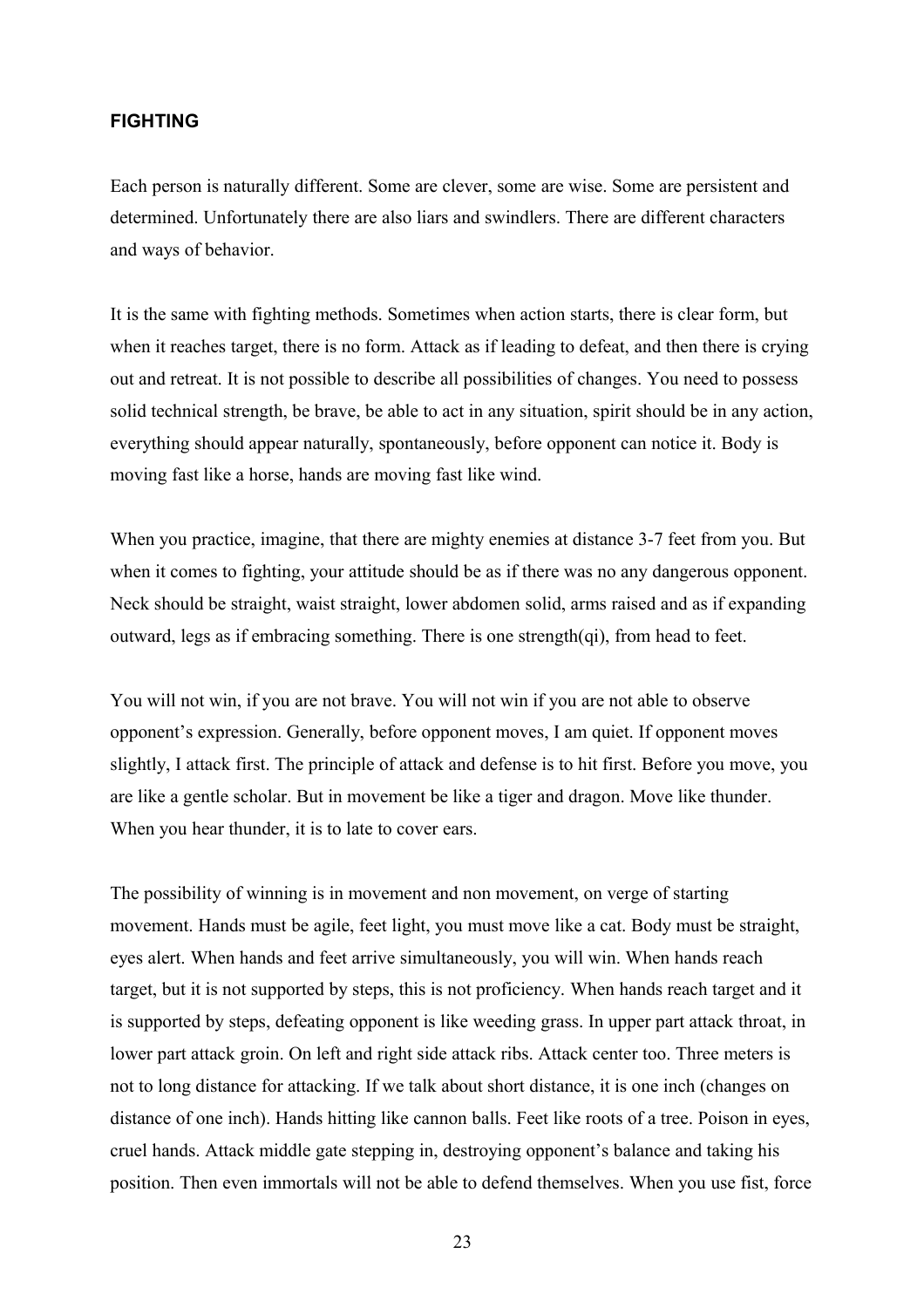must reach nails. When you use palm, there must be qi in it. Intention of upper and lower must be connected. Mind is leading, eyes, hands and legs following.

4 parts of weight on front leg, six on rear leg or opposite. Steps can have fixed position, or can be without fixed position. When foot of front leg makes forward step, and foot of rear leg follows, they have their fixed positions naturally. When forward step suddenly changes into backward step, when backward step suddenly changes into forward step, and more so when forward step changes into backward step, but you still do forward step or when backward step changes into forward step, but you still do backward step, we talk about no fixed position.

Left and right exchange like tiger searching for a pray in mountains. Be brave and mighty, so nothing can stop you. Hammer fist attacks face, once attack upper part, once lower, like a tiger. Like a falcon in which there is a dragon falls down on a flock of chicken. Even if river changes flow, and sea floods land, you are not afraid. Mighty like red phoenix watching sun, like clouds covering sky and earth, like sun and moon. During fight advantages and shortcomings are apparent. Three stars correspond with each other, four limbs help each other, five elements are used together, six harmonies are connected. You bravely move forward, to the sides, lower or higher, once forward, once backward and changing sides.

When you issue force forward, bravely move forward. If you issue force sideways, wrap opponent's force, do openings and closing in such a way, that opponent cannot oppose. When you raise, raise higher than opponent is able to rise, as if you suddenly become extremely tall. When you sink, sink lower than opponent, as if drilling into ground, in order to raise again next moment. When you attack forward, crush your opponent. When you retreat, lead opponent to follow you and lose balance.

As for turning to defend your back, you are not aware that it is back, back is front. As for defending left or right side, you don't care if it is left or right side. When you attack with head or hand, whole body must attack, only when hands and body cooperate, this is true method.

Internal is leading and external is following, attack must reach far, qi must destroy. Fists like bombs, dragon's body, in attack there must be ability of following changes. When you will understand the meaning, you will find wonderful skill. A hawk is flying into woods, swallow touches surface of water, tiger catches a sheep, powerful wind destroys everything. In order to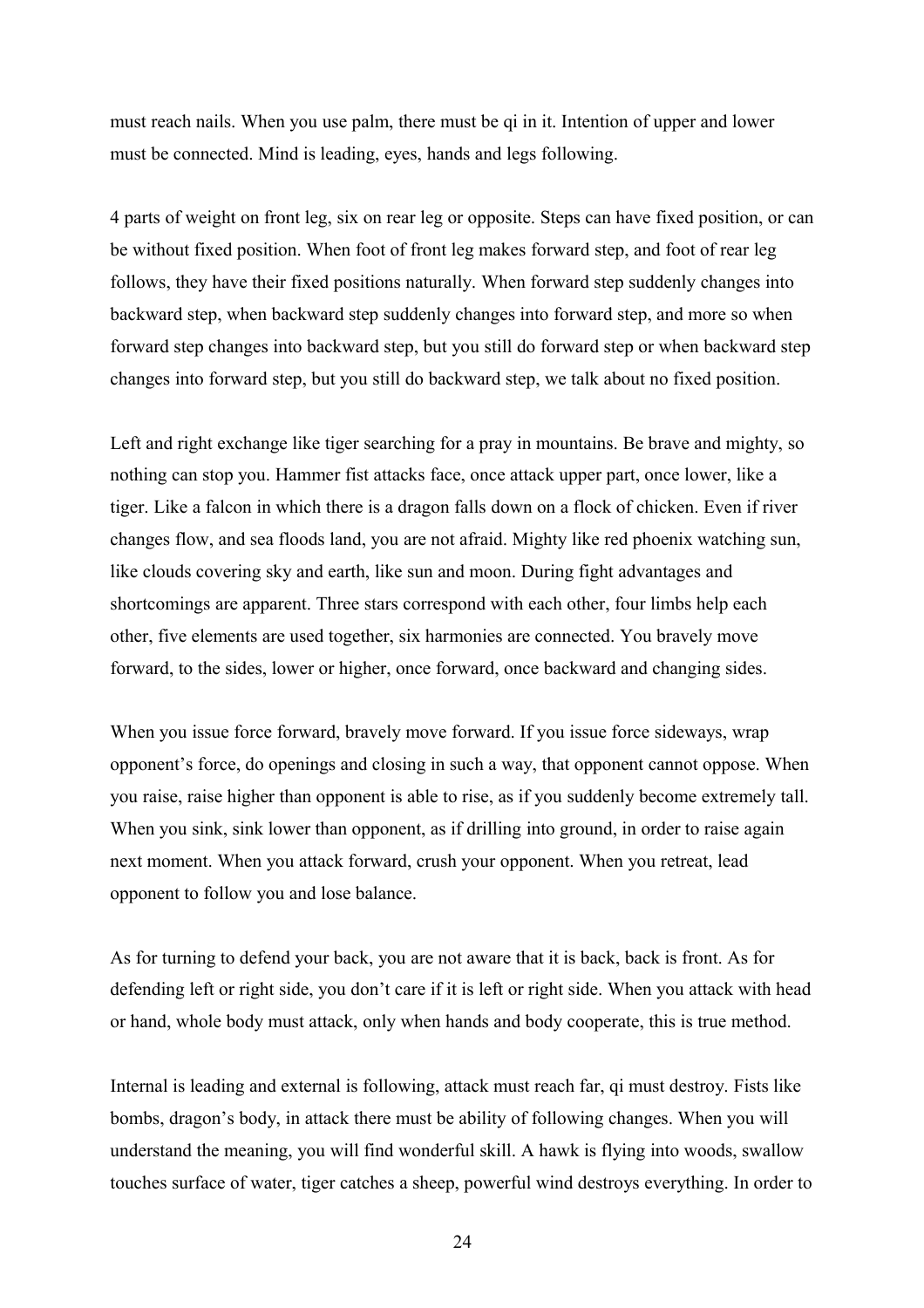win, you must use all limbs. If you don't win, this is because you are not confident. Suggest attacking from west, but hit from east, point to the south, but hit north. Upper part light, and lower part solid. You must discover by yourself what wonderful possibilities are hidden in this. Left fist attacks, but right fist reaches target. One hand attacks, but both move back. Fist hits toward nose. Nose is the center, the source, where everything is born. When you attack center, the whole is scattered. When hands attack in front of face, at the same time they protect five ways. Body like a bow or crossbow, fist like bullets. When you hear the sound of bowstring released and you see a bird falling down exactly at the same time, it seems incredible. When you meet opponent, your body is like in fire, you destroy him easily as if there was no barrier for you. What is attack? What is defense? Attack is defense, defense is attack. Each action is in the right place. The only thing which you can plan in advance is unexpected changes. Spirit must be in each movement, you must be cruel, only then you have chance to win. What is dodging? What is moving into opponent. Dodging is moving into opponent, moving into opponent is dodging. You don't need to seek something unusual, you don't need to seek visual aesthetics. The important changes happen just in front of you, on distance of one inch. In stillness like a modest virgin. In movement like a thunder. There is force in shoulders, qi reaches middles of palms, intention reaches tips of fingers. Qi is emitted from dantian. When there is contact and feeling of solidity, issue force, exhaling qi and crying out. If you meet opponents force, wind, clouds, thunders and rain should attack together.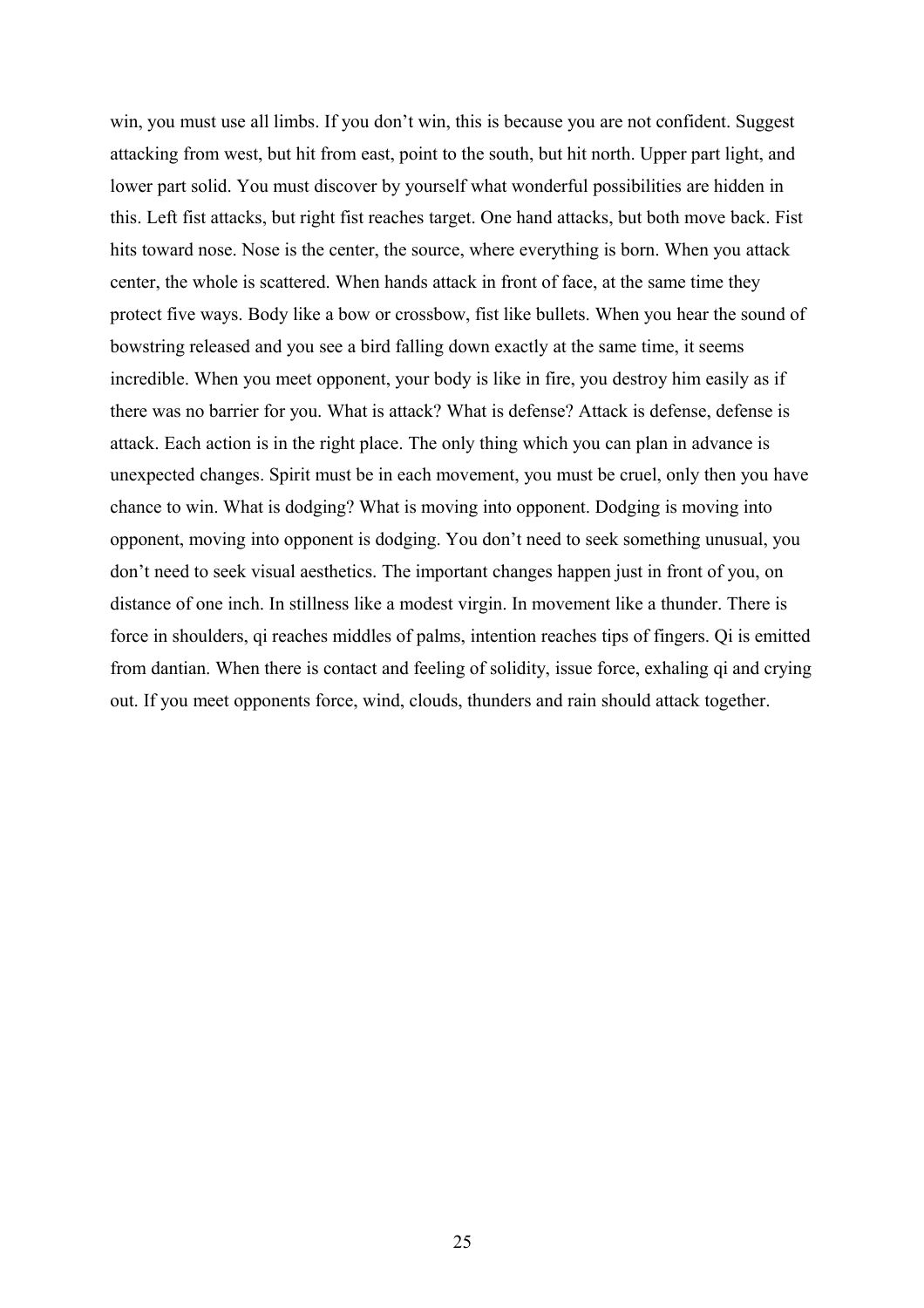#### **DRAGON METHODS**

There are six dragon methods: dragon roaring in blue see, dragon appearing five times in clouds, green dragon diving in see, black dragon making river flow back, heavenly dragon floating in the air, heavenly dragon shrinking bones. Dragon can stretch and shrink, can be hard or soft, can raise or sink, can hide and appear. When it doesn't move, it is like a mountain. When it moves, it is like wind sweeping clouds away. It is unlimited like universe, full like emperors granary, dignified like four seas, glowing like three lights – sun, moon and stars. Seek opportunity, when opponent attacks, observe his advantages and shortcomings. Calm, wait for opportunity to move. In movement stay calm, attack as if retreating, retreat as if attacking, start straight forward, but attack from side. Move diagonally, but hit straight. Start soft, but use shocking force, start hard and change to circling. Start shrinking bones, finish by expanding. Shrinking is expanding and issuing, issuing is shrinking. Nails as if trying to crush bones and reach bone marrow. When you issue force, your intention should reach several feet further.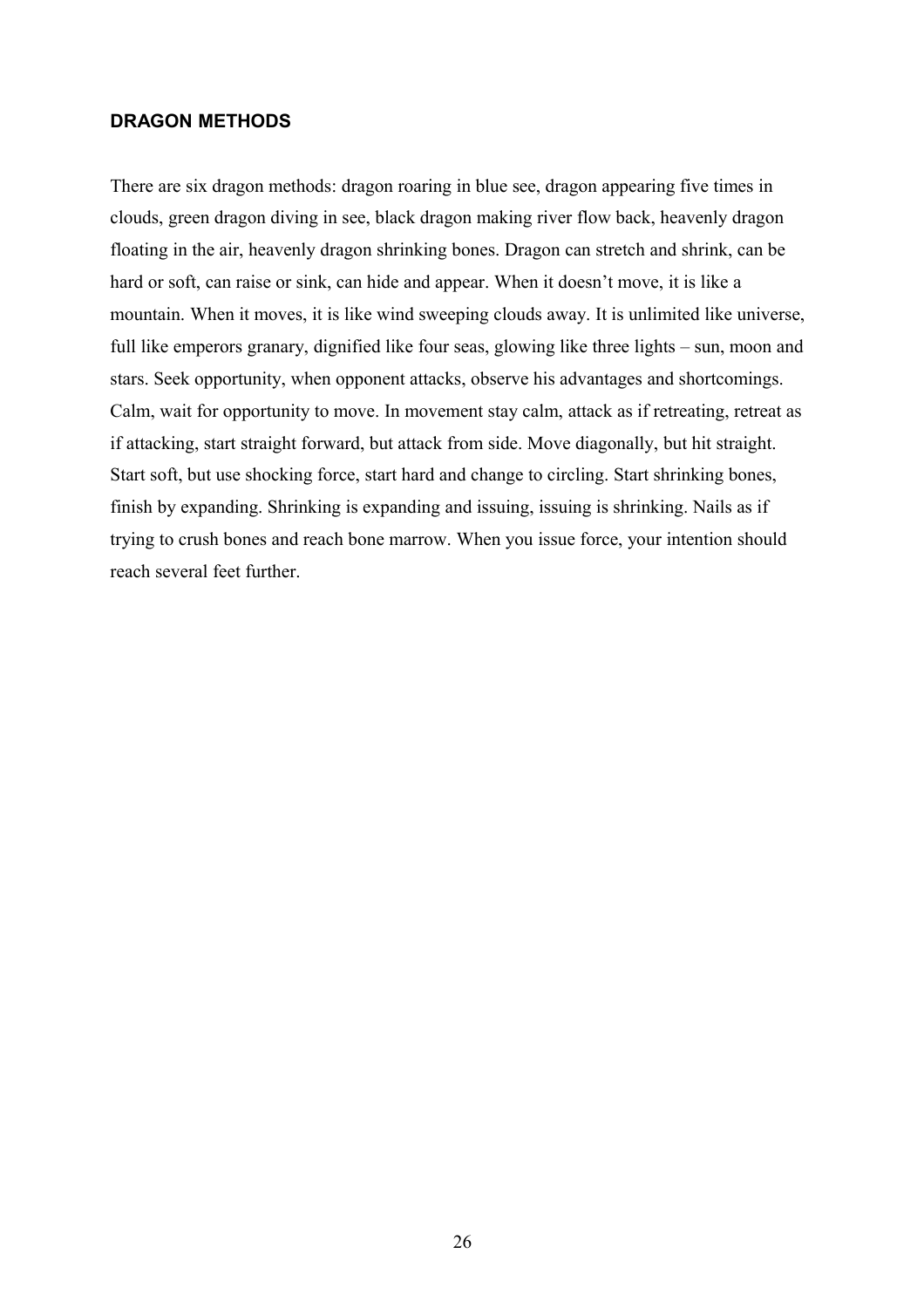#### **TIGER METHODS**

There are six tiger methods: fierce tiger coming out from woods, angry tiger roaring, fierce tiger searching prey in mountains, hungry tiger attacking prey, fierce tiger shaking head, fierce tiger jumping over abyss. Try to understand its agile characteristic: it is strong and powerful, can hit straight or from the side, it hits with claws with power which is able to move mountain, it attacks and retreats fiercely, it jumps from long distance and issues force from short distance, as if tearing prey to pieces, as if shaking head, like wild cat catching a rat, head hits, claws tear, whole body pulsing.

Hands attack like steel files. You use chopping, resisting, horizontal hitting, embracing and following force. When force reaches target, hands are like grapnels. You use chopping, catching, shoving, expanding, pressing, lifting, splitting, twisting, stretching and shrinking, raising and sinking. Hit with head and hands, move into opponent with your whole body, your steps should pass through him, your feet should tread him, your attitude and spirit should intimidate opponent, qi must attack opponent.

It is easy to accept some method, but it is difficult to take it to high level. You should concentrate on taking it to higher level. You should not think during fight. The one who thinks, will hardly be able to make even a small step. It is better to learn only to attack, don't learn only to yield. Intention should not be revealed in form, when it is revealed in form, you will not win.

Like alive dragon, like lively tiger, you are roaring and crying, echo can be heard in valley and mountains are shaking. When you are powerful like dragon and tiger, you will surely win.

Summarizing, when you practice dragon and tiger methods, there are no fixed positions and forms. There is power like a tiger running three thousand li, like dragon moving over distance of ten thousand li. When force is broken, intention shouldn't be broken. Even when intention is broken, spirit is as if linking everything. You will not understand this without direct transmission. Words can only give general idea, but they are not able to describe it completely.